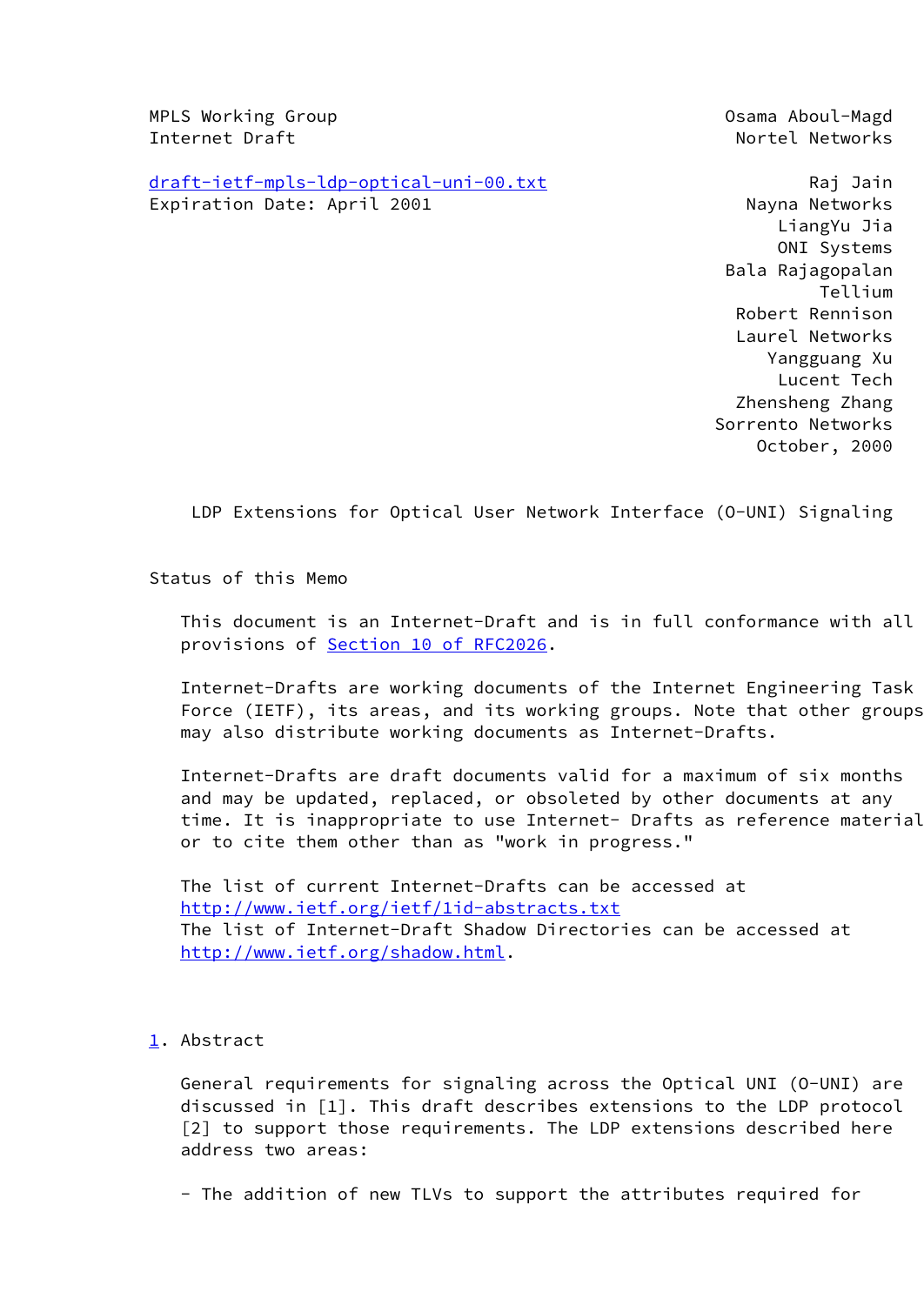lightpath establishment at the O-UNI

Aboul-Magd **April 2001** 1

Draft-ietf-mpls-ldp-optical-uni-00.txt October 2000

 - Two new LDP messages to allow for the exchange of lightpath status information across the UNI.

<span id="page-1-0"></span>[2.](#page-1-0) Conventions used in this document

 The key words "MUST", "MUST NOT", "REQUIRED", "SHALL", "SHALL NOT", "SHOULD", "SHOULD NOT", "RECOMMENDED", "MAY", and "OPTIONAL" in this document are to be interpreted as described in [RFC-2119](https://datatracker.ietf.org/doc/pdf/rfc2119) [3].

<span id="page-1-1"></span>[3.](#page-1-1) Use of LDP for the O-UNI

 This draft describes how LDP with extensions will be used as a signaling mechanism for the O-UNI. Several O-UNI abstract messages are defined in [1]. This draft specifies how to use the existing LDP messages for that purpose. Two new LDP messages are introduced to meet the requirements for the exchange of status information across the O- UNI.

<span id="page-1-2"></span>[3.1](#page-1-2). Overview

LDP is one of the candidate protocols described in [1] for 0-UNI signaling implementation.

Applying LDP at the O-UNI allows for:

- The reuse of already defined LDP messages and message formats

- The reuse of LDP session management and control procedures

 - Additions to the already specified procedures for notification of errors.

- The reuse of the LDP security mechanism

 Support for the O-UNI signaling requirements depends upon the use of the following LDP behaviors and mechanisms as defined in [2].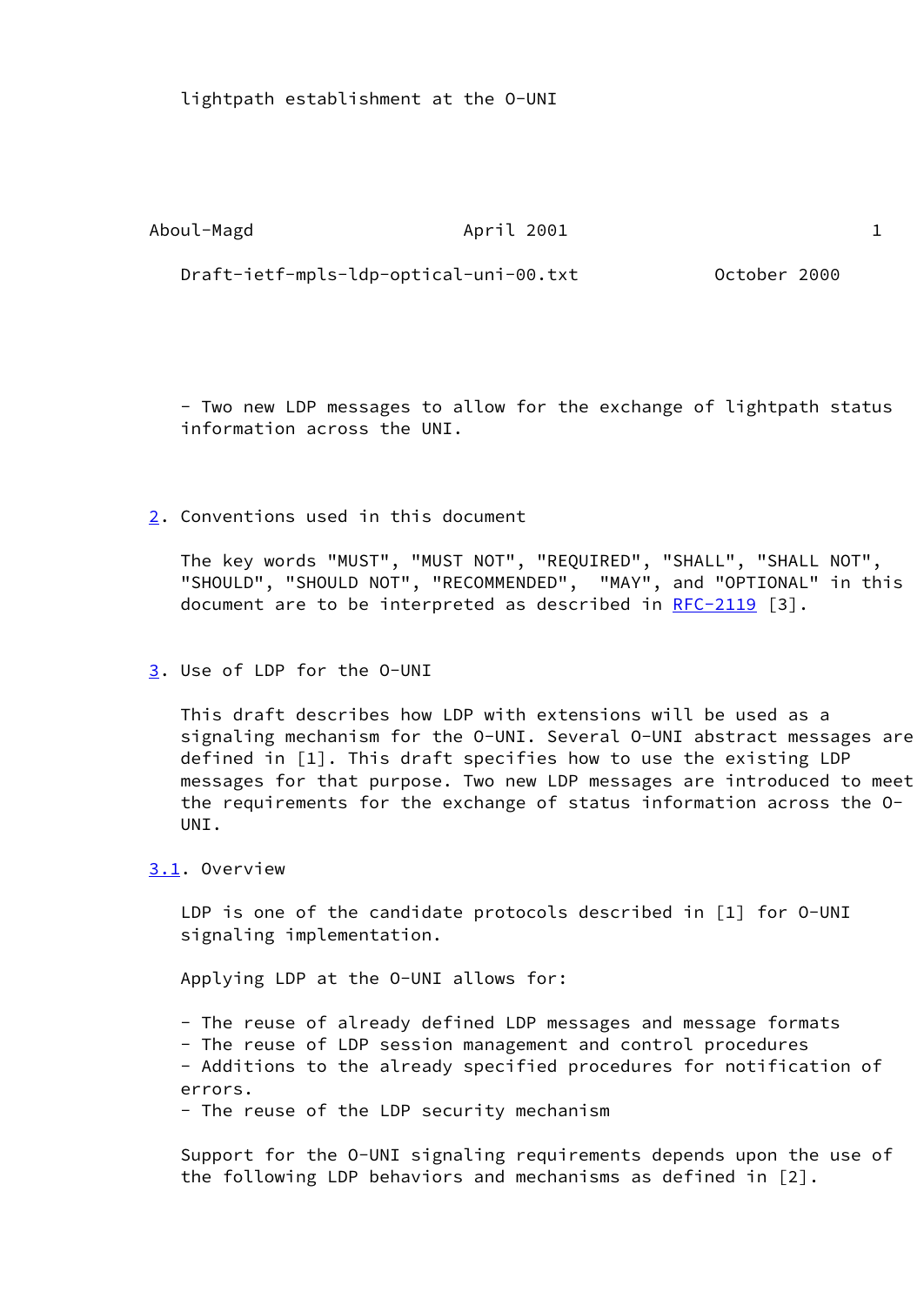- Use of Basic and/or Extended discovery mechanisms. - Use of the Label Request Message in downstream on demand label advertisement mode with ordered control. - Use of the Label Mapping Message in downstream on demand label advertisement mode with ordered control. - Use of the Notification Message. - Use of the Withdraw and Release Messages.

 Additional messages are defined to support the propagation of lightpath status information as defined in [1].

 Additional TLVs are specified to support the lightpath attributes specified in [1].

| Aboul-Magd | April 2001                             |              |
|------------|----------------------------------------|--------------|
|            | Draft-ietf-mpls-ldp-optical-uni-00.txt | October 2000 |

<span id="page-2-0"></span>[4.](#page-2-0) O-UNI Session Management and Control

 LDP messages that relevant to the O-UNI session management and control are Hello Message, Initialization Message, and KeepAlive Message.

<span id="page-2-1"></span>[4.1](#page-2-1). Hello Message

 This draft does not change the format or the procedures of the LDP Hello Message as described in section 3.5.2. of [2].

<span id="page-2-2"></span>[4.2](#page-2-2). KeepAlive Message

 This draft does not change the format or the procedures of the LDP KeepAlive Message as defined in section 3.5.4 of [2].

#### <span id="page-2-3"></span>[4.3](#page-2-3). Initialization Message

The Initilaization Message is as defined in section 3.5.3 of [2] with the following modifications:

 - The Label Advertisement Discipline (the ôAö bit) is always set at 1 to indicate Downstream on Demand label distribution mode. Downstream on Demand is the only label distribution mode supported at the O-UNI. The assignment A=0 should result in generating a Notification Message with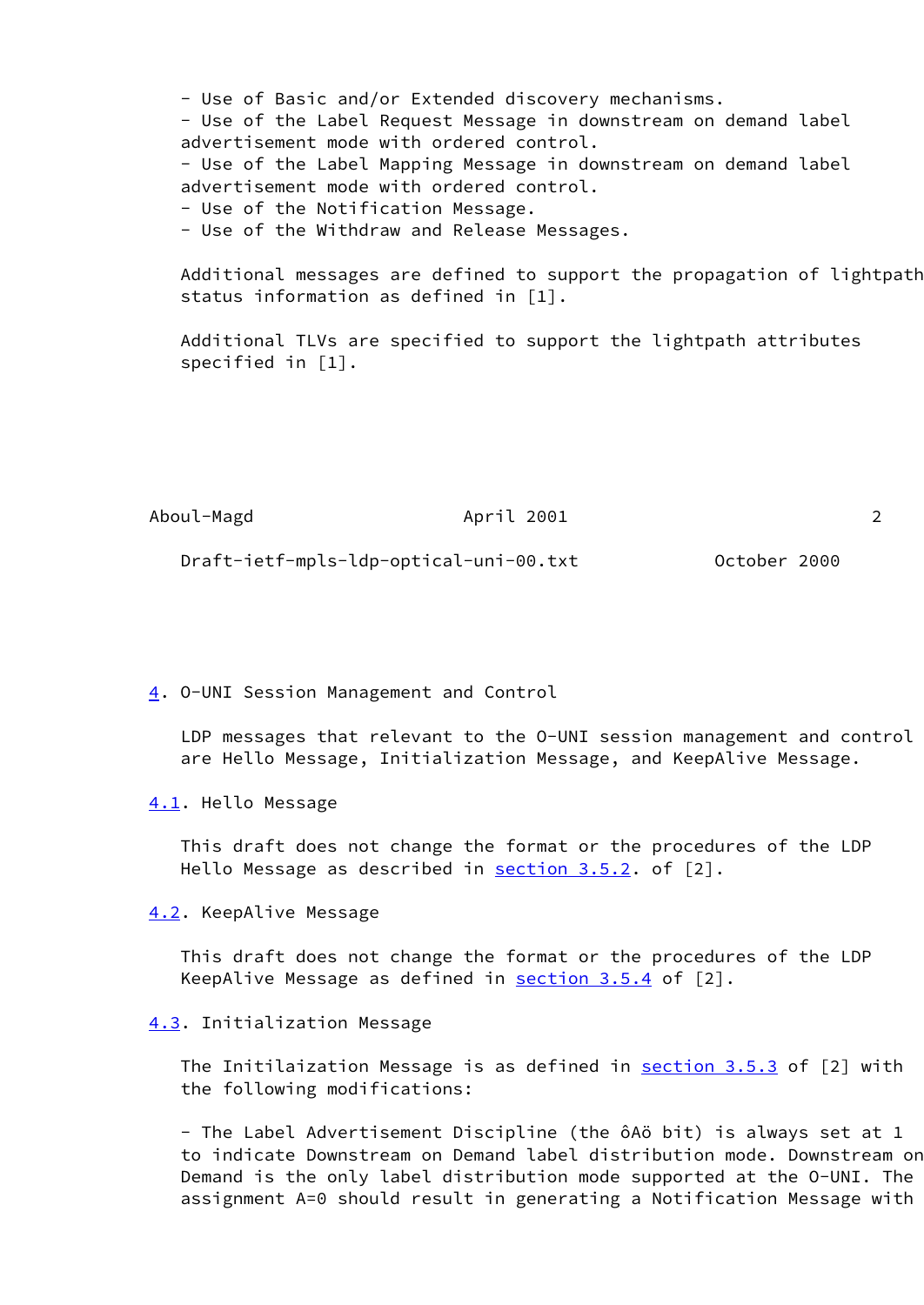the appropriate error code.

 - Loop Detection is always disabled, D=0. The assignment D=1 should result in generating a Notification Message with the appropriate error code.

<span id="page-3-0"></span>[5.](#page-3-0) The Use of LDP Messages for 0-UNI

 A set of abstract O-UNI messages is defined in [1]. Those abstract messages support the basic functions of the optical UNI. Those functions are,

 - Lightpath Create: Creates a lightpath with certain attributes between two ends in the optical networks

- Lightpath Delete: Deletes an already existing lightpath

 - Lightpath Modify: Modifies one or more of the attributes of already existing lightpath

 - Lightpath Status Enquiry: Enquires about the status of an already existing lightpath

 Each of the above functions is accomplished by a set of O-UNI messages using LDP protocol.The procedures for handling LDP messages across the optical UNI are augmented to add the additional O-UNI functionality. Common across the O-UNI are:

Aboul-Magd **April 2001** 3

Draft-ietf-mpls-ldp-optical-uni-00.txt October 2000

 - The LDP FEC TLV should be ignored at the O-UNI since it has no significance, and - The use of LDP messages for O-UNI does not change the semantics of the LDP Message ID.

<span id="page-3-1"></span>[5.1](#page-3-1). Lightpath Create Action

 Lightpath Create Action requires two messages, the lightpath Create Request and the Lightpath Create Response. The mapping of the LDP messages to fulfill the lightpath create action is: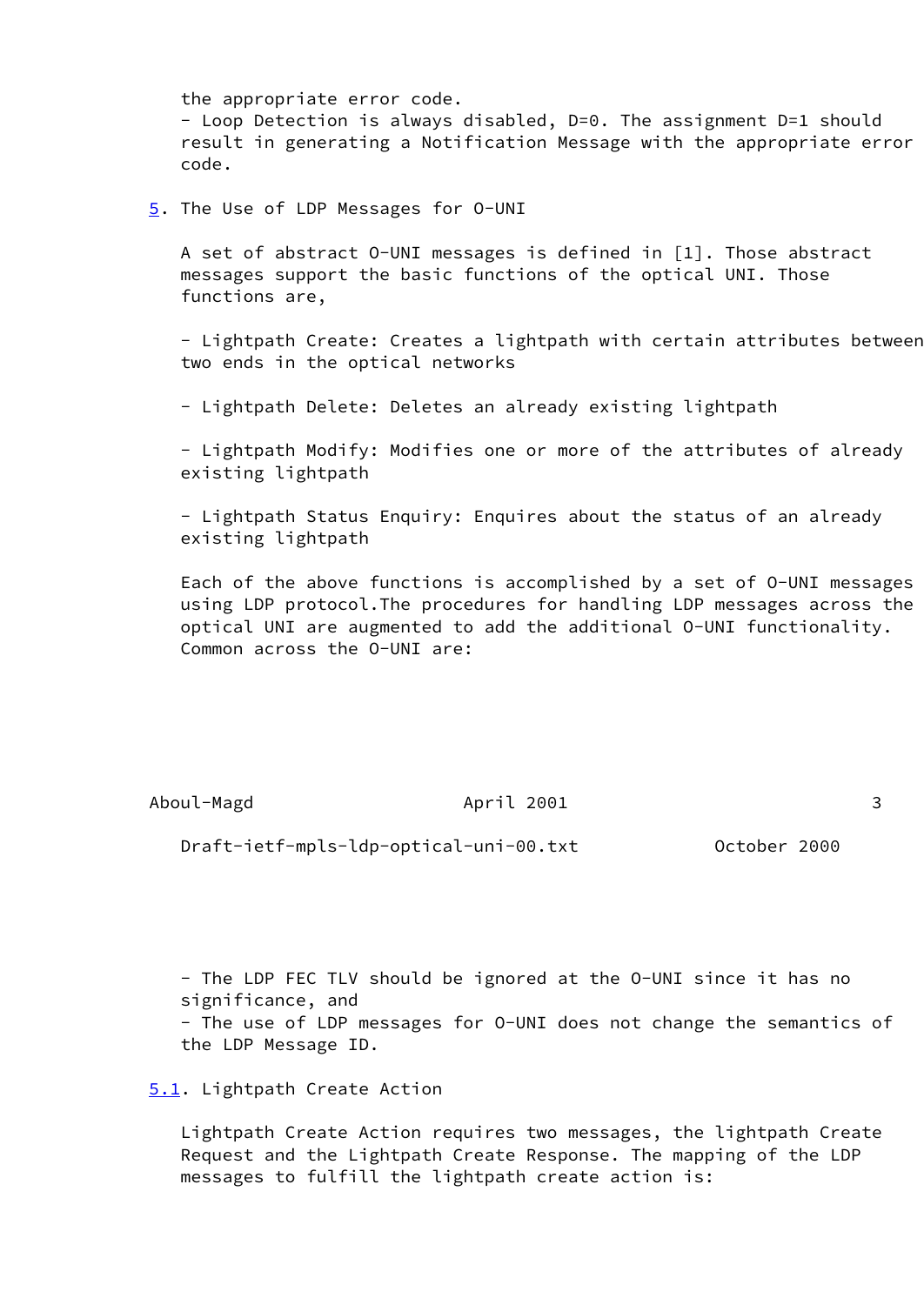- Lightpath Create Request: The create request function is achieved by the LDP Label Request Message. The Generalized Label Request TLV defined in [4] is used to convey some lightpath attributes to the network side.

 - Lightpath Create Response: The create response function is achieved by the use of the LDP Label Mapping Message. The create response function makes use of the Generalized label defined in [4]. The Label Mapping procedures are limited to downstream on demand, ordered control mode with conservative label retention mode.

## <span id="page-4-0"></span>[5.2](#page-4-0). Lightpath Delete Action

 Lightpath Delete Action requires two messages, the Lightpath Delete Request and the Lightpath Delete Response. The mapping of the LDP messages to fulfill the function of the lightpath delete action is:

 - Lightpath Delete Request: The delete request is achieved by the LDP Label Release Request Message. The Label Release Message is sent from the client or the network at any time after the establishment of the lightpath to delete it.

 - Lightpath Delete Response: The delete Response is achieved by the LDP Label Withdraw Message. The Label Withdraw Message is sent from the client or the network in response to a Label Release Request.

<span id="page-4-1"></span>[5.3](#page-4-1). Lightpath Modify Action

 After a lightpath is setup, some of its attributes, e.g. bandwidth, may need to be changed by the network operator due to new requiremenst for the traffic carried on that lightpath. Lightpath Modify Action does not require the definition of new LDP messages. The modify action follows the procedure described in [5].

 Lightpath modification can only be allowed when the lightpath is already established. The procedure described in [5] allows for modification of lightpath attributes without service interruption. Only modifications requested by the owner of a particular lightpath are allowed.

April 2001 4

Draft-ietf-mpls-ldp-optical-uni-00.txt October 2000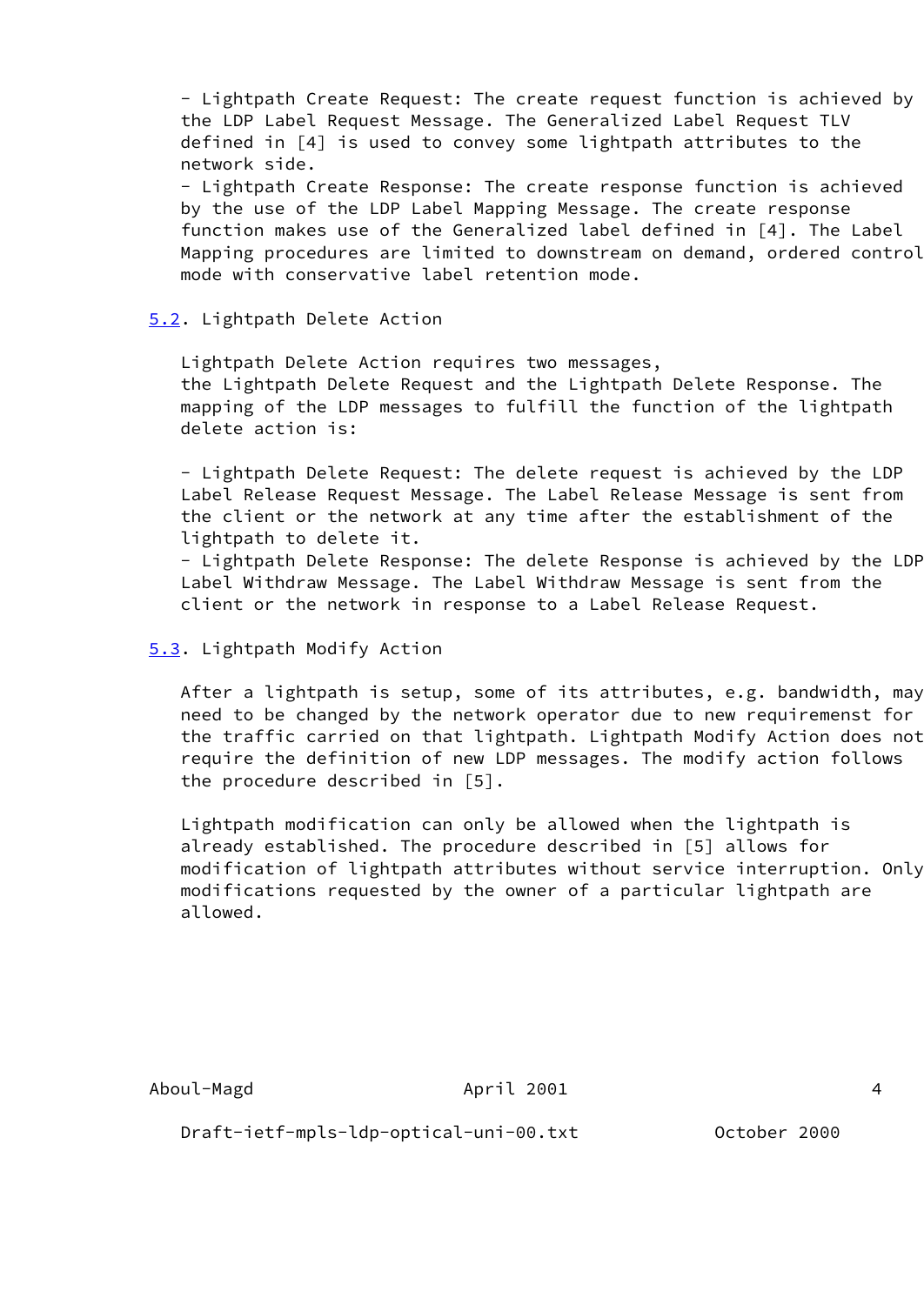The procedure described in [5] for lightpath modification relies on the introduction of the Action Flag (ActFlg) field in the Lightpath Id TLV (see [section 6.1.3\)](#page-8-0). Similar to the case in CR-LDP [7], the ActFlg field indicates if the signaled Lightpath Request is an initial lightpath setup or a modification request.

#### <span id="page-5-0"></span>[5.4](#page-5-0). Lightpath Status Action

 Lightpath Status Actionrequires two messages, Lightpath Status Enquiry and Lightpath Status Response

 The Lightpath Status Enquiry and Lightpath Status Response functions require the definition of two new LDP messages, The Status Enquiry Message and the Status Response Message. The encoding of the new messages is defined in sections [6.6](#page-16-0) and [6.7](#page-17-0).

## <span id="page-5-1"></span>[5.5](#page-5-1). Notification Action

 The Notification function is similar in scope to that of the CR-LDP Notification Message. Hence the LDP Notification message is used across the O-UNI for this purpose.

<span id="page-5-2"></span>[6.](#page-5-2) LDP Message Extensions

 This section gives detailed description of LDP message extensions for the support of O-UNI.

### <span id="page-5-3"></span>[6.1](#page-5-3). Label Request Message

 The LDP Label Request Message is as defined in 3.5.8. of [2] with the following modifications (required only if any of O-UNI TLVs is included in the Label Request Message):

- The FEC TLV is ignored at the O-UNI

 - The procedures to handle the Label Request Message are augmented by the procedures for processing of the O-UNI TLVs as defined in this section

The encoding for the O-UNI LDP Label Request Message is as follows:

 $0$  1 2 3 0 1 2 3 4 5 6 7 8 9 0 1 2 3 4 5 6 7 8 9 0 1 2 3 4 5 6 7 8 9 0 1 +-+-+-+-+-+-+-+-+-+-+-+-+-+-+-+-+-+-+-+-+-+-+-+-+-+-+-+-+-+-+-+-+ |0| Label Request (0x0401) | Length | +-+-+-+-+-+-+-+-+-+-+-+-+-+-+-+-+-+-+-+-+-+-+-+-+-+-+-+-+-+-+-+-+ Message ID +-+-+-+-+-+-+-+-+-+-+-+-+-+-+-+-+-+-+-+-+-+-+-+-+-+-+-+-+-+-+-+-+ | FEC TLV |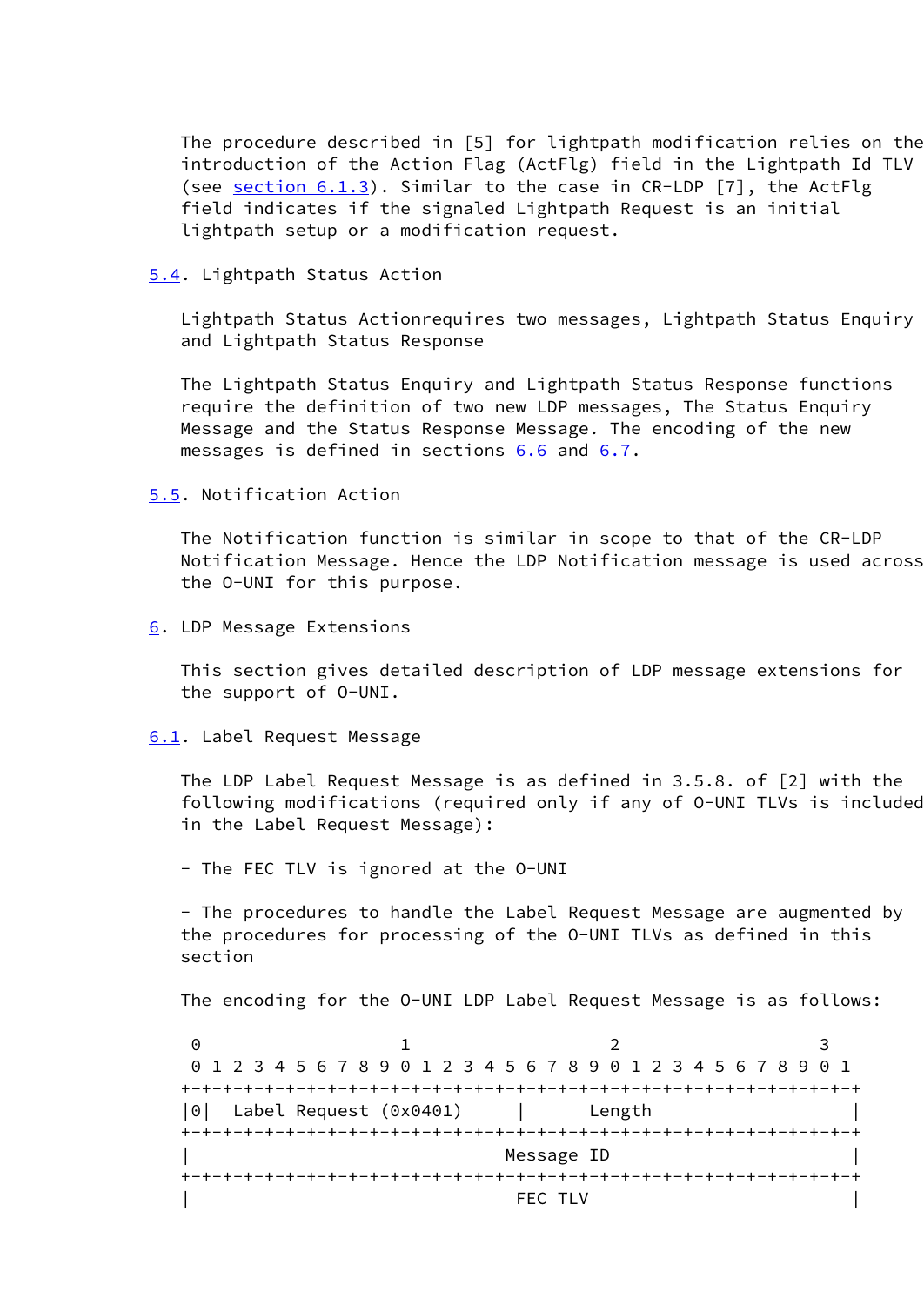+-+-+-+-+-+-+-+-+-+-+-+-+-+-+-+-+-+-+-+-+-+-+-+-+-+-+-+-+-+-+-+-+ | Source Id TLV (O-UNI mandatory) |

Aboul-Magd April 2001 5

Draft-ietf-mpls-ldp-optical-uni-00.txt October 2000

 +-+-+-+-+-+-+-+-+-+-+-+-+-+-+-+-+-+-+-+-+-+-+-+-+-+-+-+-+-+-+-+-+ Destination Id TLV (0-UNI mandatory) +-+-+-+-+-+-+-+-+-+-+-+-+-+-+-+-+-+-+-+-+-+-+-+-+-+-+-+-+-+-+-+-+ Lightpath Id TLV (0-UNI mandatory) +-+-+-+-+-+-+-+-+-+-+-+-+-+-+-+-+-+-+-+-+-+-+-+-+-+-+-+-+-+-+-+-+ | Generalized Label Request TLV (O-UNI mandatory) | +-+-+-+-+-+-+-+-+-+-+-+-+-+-+-+-+-+-+-+-+-+-+-+-+-+-+-+-+-+-+-+-+ | Suggested Label TLV (O-UNI optional) | +-+-+-+-+-+-+-+-+-+-+-+-+-+-+-+-+-+-+-+-+-+-+-+-+-+-+-+-+-+-+-+-+ Label Set TLV (0-UNI optional) +-+-+-+-+-+-+-+-+-+-+-+-+-+-+-+-+-+-+-+-+-+-+-+-+-+-+-+-+-+-+-+-+ Service TLV (0-UNI mandatory) +-+-+-+-+-+-+-+-+-+-+-+-+-+-+-+-+-+-+-+-+-+-+-+-+-+-+-+-+-+-+-+-+ | Optional Parameters | +-+-+-+-+-+-+-+-+-+-+-+-+-+-+-+-+-+-+-+-+-+-+-+-+-+-+-+-+-+-+-+-+

## <span id="page-6-0"></span>[6.1.1](#page-6-0) Source Id TLV

 The Source Id TLV is an object that specifies the initiator (the calling party) of the lightpath creation request. The encoding of the Source Id TLV is:

 $0$  1 2 3 0 1 2 3 4 5 6 7 8 9 0 1 2 3 4 5 6 7 8 9 0 1 2 3 4 5 6 7 8 9 0 1 +-+-+-+-+-+-+-+-+-+-+-+-+-+-+-+-+-+-+-+-+-+-+-+-+-+-+-+-+-+-+-+-+ |0|0| Source Id (0x0950) | Length | +-+-+-+-+-+-+-+-+-+-+-+-+-+-+-+-+-+-+-+-+-+-+-+-+-+-+-+-+-+-+-+-+ Node Address +-+-+-+-+-+-+-+-+-+-+-+-+-+-+-+-+-+-+-+-+-+-+-+-+-+-+-+-+-+-+-+-+ Port ID | Channel Id | Sub-channel ID +-+-+-+-+-+-+-+-+-+-+-+-+-+-+-+-+-+-+-+-+-+-+-+-+-+-+-+-+-+-+-+-+ | | + Source User Group +-+-+-+-+-+-+-+-+ Reserved +-+-+-+-+-+-+-+-+-+-+-+-+-+-+-+-+-+-+-+-+-+-+-+-+-+-+-+-+-+-+-+-+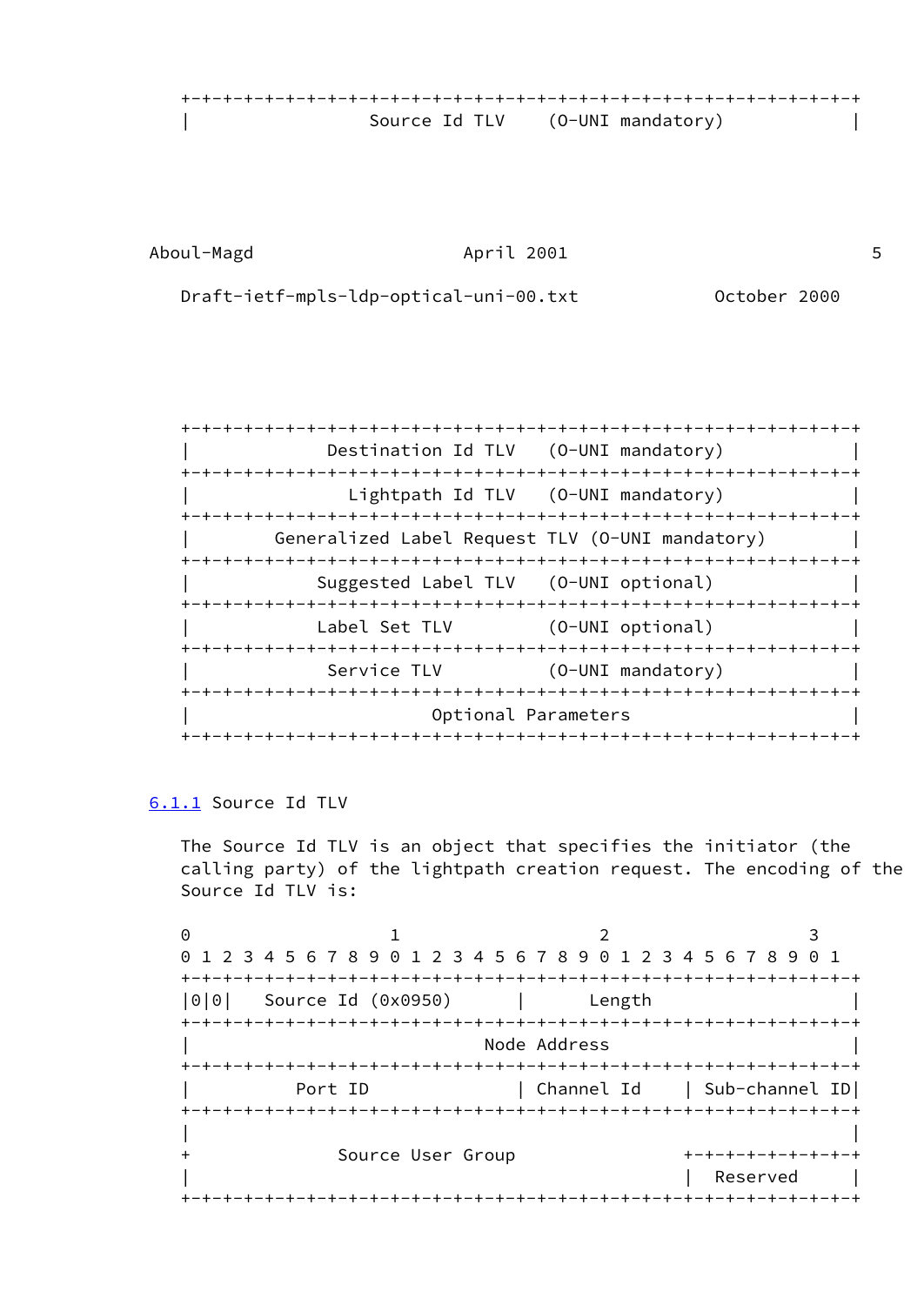Node Address: The Node Address is the IPv4 address associated with the optical network element Port Id: Port Id is a two-octet unsigned integer indicating the port number in an optical network element Channel Id: Channel Id is a single octet unsigned integer indicating a channel with respect to the specified Port Id. Sub-Channel Id:

| Aboul-Magd                             | April 2001 |              |  |
|----------------------------------------|------------|--------------|--|
| Draft-ietf-mpls-ldp-optical-uni-00.txt |            | October 2000 |  |

 Sub-Channel Id is a single octet unsigned integer indicating a sub channel with respect to the specified Channel Id.

 Source User Group: The Source User Group identifies the logical network or group to which the optical client belongs. The Source User group is the 7 octet structure as defined in [6].

<span id="page-7-0"></span>[6.1.2.](#page-7-0) Destination Id TLV:

 The Destination Id TLV has the same structure as the Source Id TLV. The format of the Destination Id TLV is:

 $0$  1 2 3 0 1 2 3 4 5 6 7 8 9 0 1 2 3 4 5 6 7 8 9 0 1 2 3 4 5 6 7 8 9 0 1 +-+-+-+-+-+-+-+-+-+-+-+-+-+-+-+-+-+-+-+-+-+-+-+-+-+-+-+-+-+-+-+-+ |0|0| Destination Id(0x0951) | Length | +-+-+-+-+-+-+-+-+-+-+-+-+-+-+-+-+-+-+-+-+-+-+-+-+-+-+-+-+-+-+-+-+ Node Address +-+-+-+-+-+-+-+-+-+-+-+-+-+-+-+-+-+-+-+-+-+-+-+-+-+-+-+-+-+-+-+-+ Port ID | Channel Id | Sub-channel ID| +-+-+-+-+-+-+-+-+-+-+-+-+-+-+-+-+-+-+-+-+-+-+-+-+-+-+-+-+-+-+-+-+ | |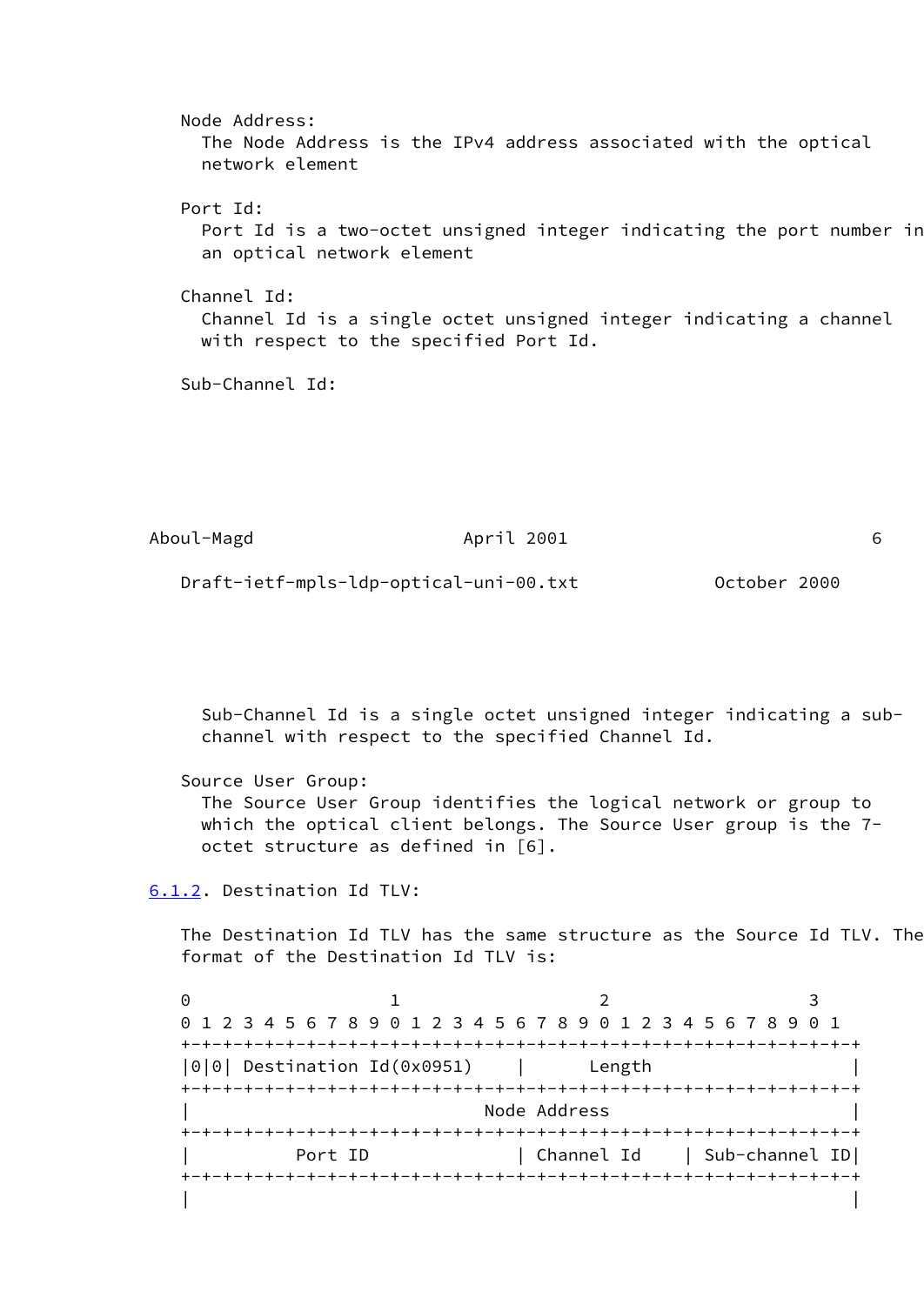| Source User Group | +-+-+-+-+-+-+-+-+ |
|-------------------|-------------------|
|                   | Reserved          |
|                   |                   |

# <span id="page-8-1"></span>[6.2.3.](#page-8-1) Lightpath Id TLV

The format of the Lightpath Id is as follows:

| U F  lightpath Id (0x0952) | Length                               |
|----------------------------|--------------------------------------|
|                            |                                      |
| Reserved                   | ActFlg                               |
|                            |                                      |
|                            | optical network element IPv4 address |
|                            |                                      |
|                            | Index                                |
|                            |                                      |

## ActFlag

 A 4-bit field that explicitly indicates the action that should be taken on an already existing lightpath. A set of indicator code points is proposed as follows

 0x0 = initial lightpath setup  $0x1 = \text{modify } \text{lightpath}$ 

Optical Network Element Ipv4 Address

Aboul-Magd **April 2001 7** 

Draft-ietf-mpls-ldp-optical-uni-00.txt October 2000

The Ipv4 address of the optical network element

Index

A 4-octet field uniquely identifies a lightpath.

<span id="page-8-0"></span>[6.1.3.](#page-8-0) Generalized Label Request TLV

 The Generalized Label TLV format and procedure are as defined in [section 3.1](#page-1-2) of [4]. It supports communication of characteristics (attributes) required for the lightpath(LSP) being requested. These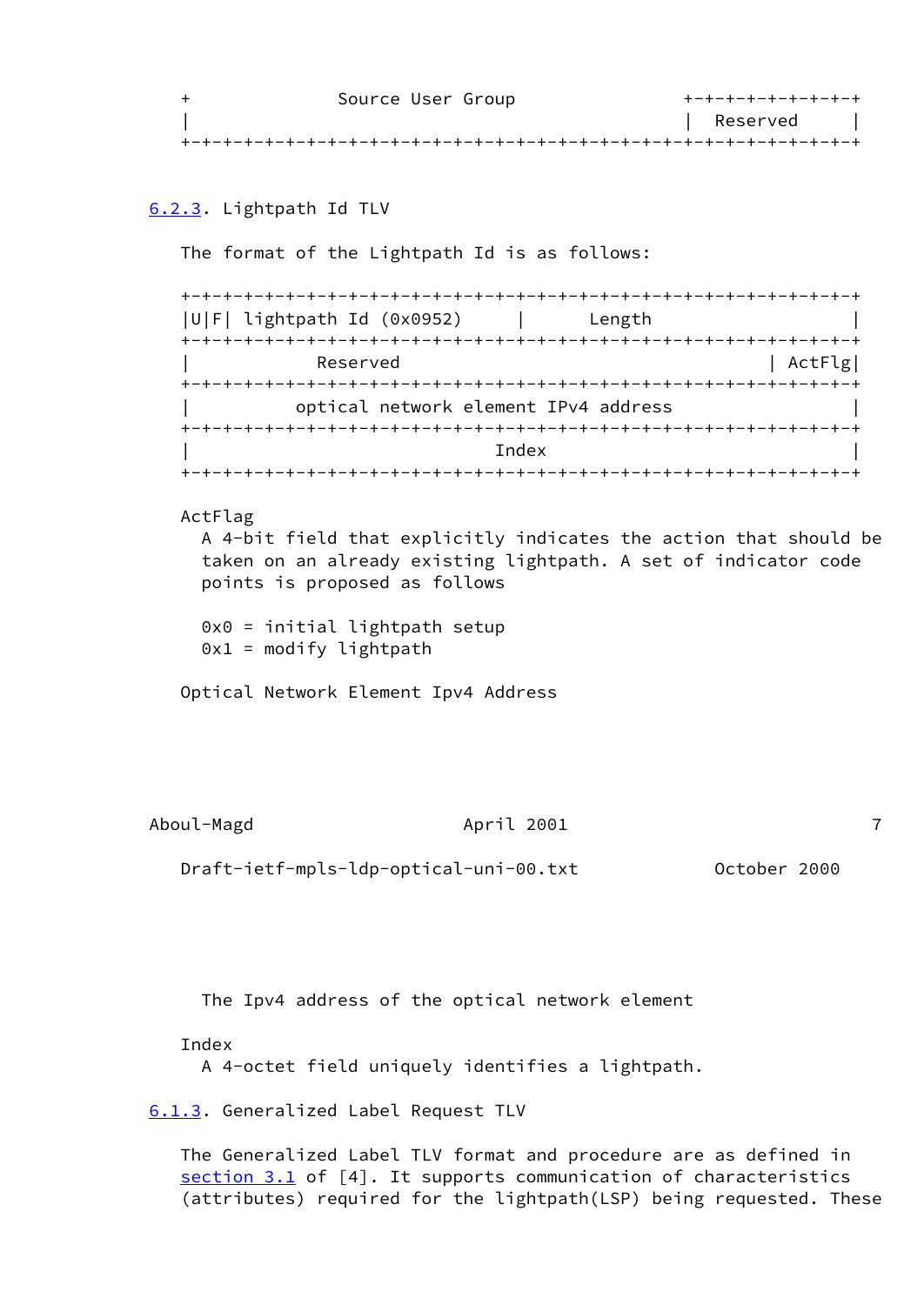characteristics include the desired link protection, the lightpath (LSP) encoding, and the lightpath (LSP) payload.

<span id="page-9-0"></span>[6.1.4.](#page-9-0) Suggested Label TLV

The Suggested Label TLV format and procedure are as defined in section 3.4. of [4].

<span id="page-9-1"></span>[6.1.5.](#page-9-1) Label Set TLV

 The format and the procedure of the Label Set TLV is as described in section 3.5. of [4].

<span id="page-9-2"></span>[6.1.6.](#page-9-2) Service TLV

 The Service TLV defines the service attributes requested by the network client. The encoding for the Service TLV is as follows:

| 0          |                                                               |     |  |  |                  |                    |          |  |  |                   |  |        |  |  |  |          |  |  |  |
|------------|---------------------------------------------------------------|-----|--|--|------------------|--------------------|----------|--|--|-------------------|--|--------|--|--|--|----------|--|--|--|
| 0          | 1 2 3 4 5 6 7 8 9 0 1 2 3 4 5 6 7 8 9 0 1 2 3 4 5 6 7 8 9 0 1 |     |  |  |                  |                    |          |  |  |                   |  |        |  |  |  |          |  |  |  |
|            |                                                               |     |  |  |                  |                    |          |  |  |                   |  |        |  |  |  |          |  |  |  |
| U F        | Service (0x0953)                                              |     |  |  |                  |                    |          |  |  |                   |  | Length |  |  |  |          |  |  |  |
|            |                                                               |     |  |  |                  | -+-+-+-+-+-+-+-+-+ |          |  |  |                   |  |        |  |  |  |          |  |  |  |
| Contact ID |                                                               |     |  |  |                  |                    |          |  |  |                   |  |        |  |  |  |          |  |  |  |
|            |                                                               |     |  |  | -+-+-+-+-+-+-+   |                    |          |  |  |                   |  |        |  |  |  |          |  |  |  |
|            |                                                               | Dir |  |  |                  |                    |          |  |  | Trns              |  |        |  |  |  | Reserved |  |  |  |
|            |                                                               |     |  |  |                  |                    |          |  |  | --+-+-+-+-+       |  |        |  |  |  |          |  |  |  |
|            |                                                               |     |  |  |                  |                    |          |  |  | Propagation Delay |  |        |  |  |  |          |  |  |  |
|            |                                                               |     |  |  | +-+-+-+-+-+-     |                    |          |  |  |                   |  |        |  |  |  |          |  |  |  |
|            |                                                               |     |  |  |                  |                    |          |  |  | Diversity TLV     |  |        |  |  |  |          |  |  |  |
|            |                                                               |     |  |  |                  |                    | -+-+-+-+ |  |  |                   |  |        |  |  |  |          |  |  |  |
|            |                                                               |     |  |  |                  |                    |          |  |  | Bandwidth         |  |        |  |  |  |          |  |  |  |
|            |                                                               |     |  |  | -+-+-+-+-+-+-+-+ |                    |          |  |  |                   |  |        |  |  |  |          |  |  |  |

Contact Id:

 Contact Id is a 4-octet unsigned integer that uniquely identifies the lightpath owner. It is administratively used for call acceptance, billing, policy decisions, etc.

Dir, Directionality

Draft-ietf-mpls-ldp-optical-uni-00.txt October 2000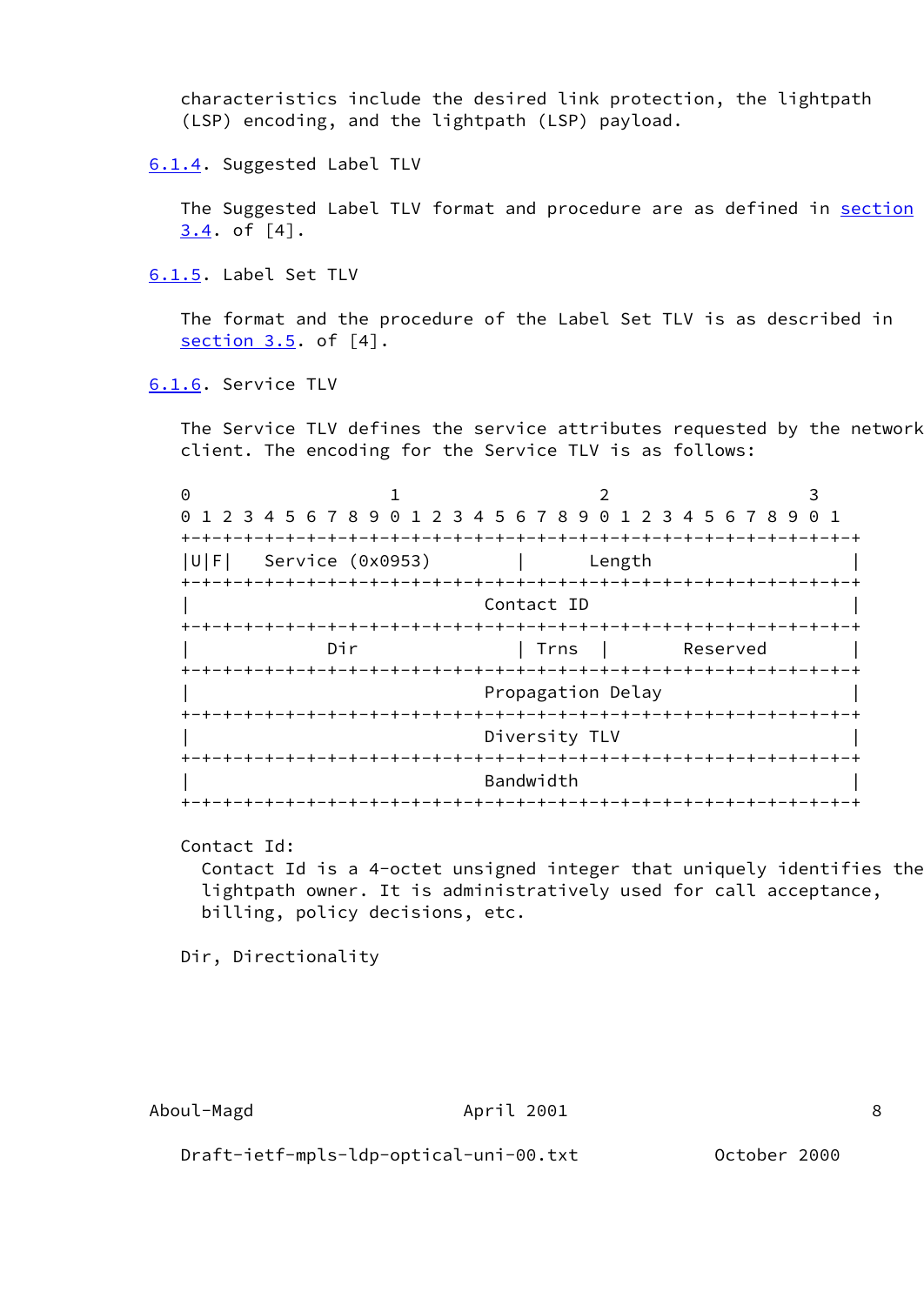```
 Dir is 16-bit field that specifies the directionality of the
          requested lightpath. The allowed values are:
          0x0000 = Uni-directional
          0x0001 = Bi-directional
          0x000n = Multi-Cast with n destinations
        Trans, Transparency
          Transparency is interpreted with respect to the LSP encoding and
          bandwidth. Trans is a 4-bit field that defines transparency
          requirements of the lightpath. For SONET/SDH the allowed values are:
         0x0 = PLR-C0x1 = STE-C0x2 = LTE-C There are no transparency options for PDH, Digital Wrapper, and
          Ethernet.
        Propagation Delay
          Propagation Delay is a 4-octet field. It indicates the maximum
          acceptable propagation delay in ms. The recommended encoding for this
          parameter is the 4-octet IEEE floating point number.
        Diversity TLV
          Diversity TLV lists all the other lightpaths from which the requested
          lightpath MUST be diverse. It also specifies the type of diversity.
         Diversity is only valid within a single routing domain. The encoding
          of the Diversity TLV is as follows:
0 1 2 3
        0 1 2 3 4 5 6 7 8 9 0 1 2 3 4 5 6 7 8 9 0 1 2 3 4 5 6 7 8 9 0 1
        +-+-+-+-+-+-+-+-+-+-+-+-+-+-+-+-+-+-+-+-+-+-+-+-+-+-+-+-+-+-+-+-+
        |0|0| Diversity TLV (0x0954) | Length |
        +-+-+-+-+-+-+-+-+-+-+-+-+-+-+-+-+-+-+-+-+-+-+-+-+-+-+-+-+-+-+-+-+
                               Lightpath Id TLV 1
        +-+-+-+-+-+-+-+-+-+-+-+-+-+-+-+-+-+-+-+-+-+-+-+-+-+-+-+-+-+-+-+-+
        | DivT | Reserved |
        +-+-+-+-+-+-+-+-+-+-+-+-+-+-+-+-+-+-+-+-+-+-+-+-+-+-+-+-+-+-+-+-+
                               Lightpath Id TLV 2
        +-+-+-+-+-+-+-+-+-+-+-+-+-+-+-+-+-+-+-+-+-+-+-+-+-+-+-+-+-+-+-+-+
 | DivT | Reserved |
        +-+-+-+-+-+-+-+-+-+-+-+-+-+-+-+-+-+-+-+-+-+-+-+-+-+-+-+-+-+-+-+-+
```
~ . . . . . . . ~

| DivT | Reserved |

+-+-+-+-+-+-+-+-+-+-+-+-+-+-+-+-+-+-+-+-+-+-+-+-+-+-+-+-+-+-+-+-+

+-+-+-+-+-+-+-+-+-+-+-+-+-+-+-+-+-+-+-+-+-+-+-+-+-+-+-+-+-+-+-+-+

Lightpath Id TLV n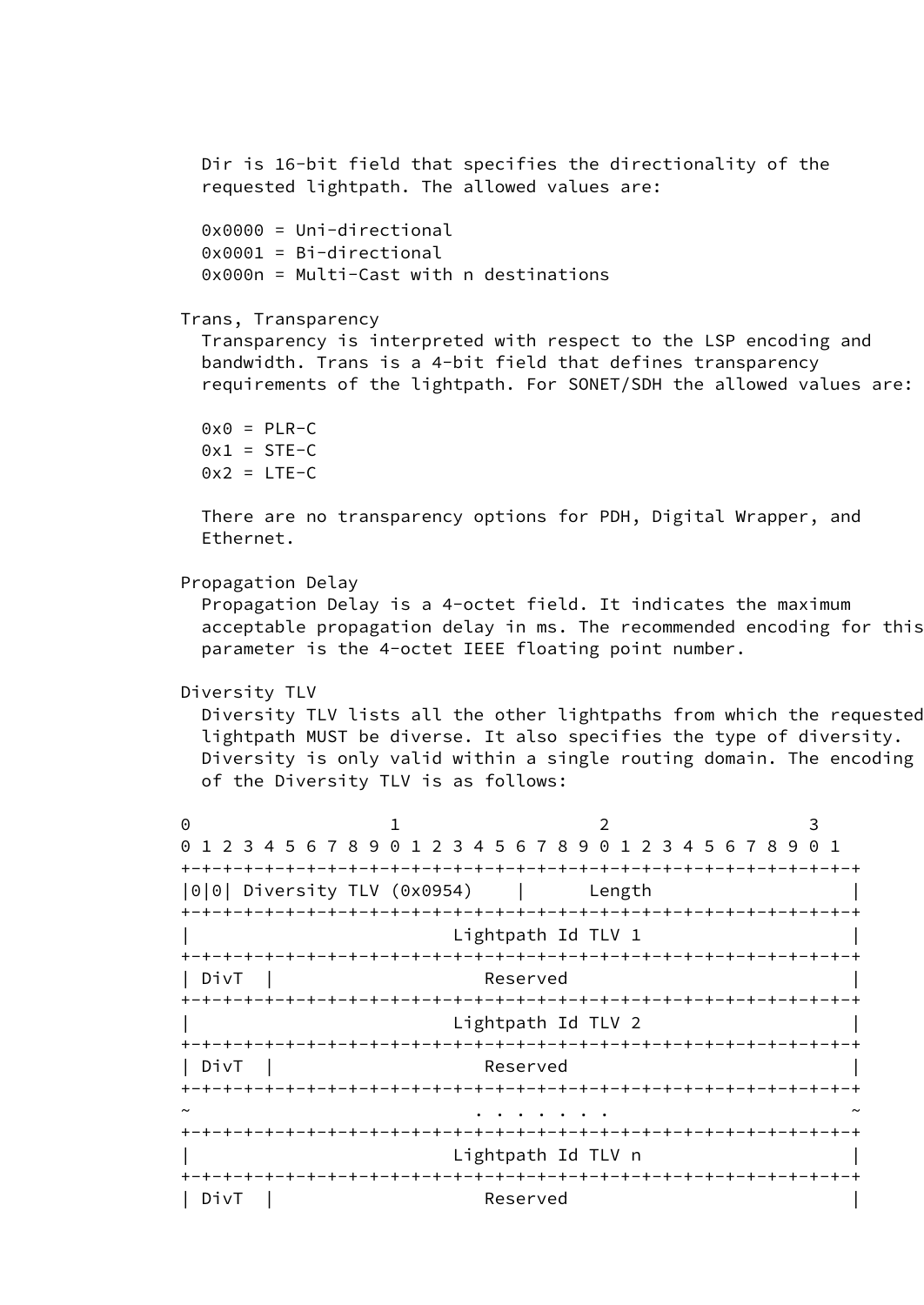+-+-+-+-+-+-+-+-+-+-+-+-+-+-+-+-+-+-+-+-+-+-+-+-+-+-+-+-+-+-+-+-+

Aboul-Magd **April 2001** 9

Draft-ietf-mpls-ldp-optical-uni-00.txt October 2000

 Lightpath TLV n: is the Lightpath Id of the LSP from which the requested ligthpath must be diverse.

# DivT, Diversity Type

 DivT specifies the manner by which the requested lightpath should be diverse. The allowed values are:

 0x0 = Link diverse 0x1 = Node diverse 0x2 = Shared Risk Link Group (SRLG) diverse

## Bandwidth

 It defines the lightpath bandwidth. Bandwidth is a 4-Octet number in IEEE floating point format (the unit is bytes per second). Some bandwidth values are enumerated in section 3.1.4. of [4]

## <span id="page-11-0"></span>[6.1.7.](#page-11-0) Procedure

 The O-UNI Label Request Message flows between an optical network client and the edge optical network element. Upon initiating the Label Request Message, the optical client sets the addresses in the optical network for the two ends of the lightpath (Source Id and Destination Id TLVs). For initial setup (ActFlg=0), the lightpath Id is set to all 0s when sent from the client to the network. The lightpath Id is assigned by the optical networks. It is globally unique within the optical network. The Lightpath Id is obtained by combining the IPv4 address associated with the optical network element and an integer index that is locally unique. The Lightpath Id is passed to the called client in the Label Request Message from the network to the optical client.

 Upon the reception of the O-UNI Label Request Message, the edge optical network element might consult with a policy server to verify that the signaled attributes (including the verification of the Source and the Destination Ids) can be supported. Failure to support one or more of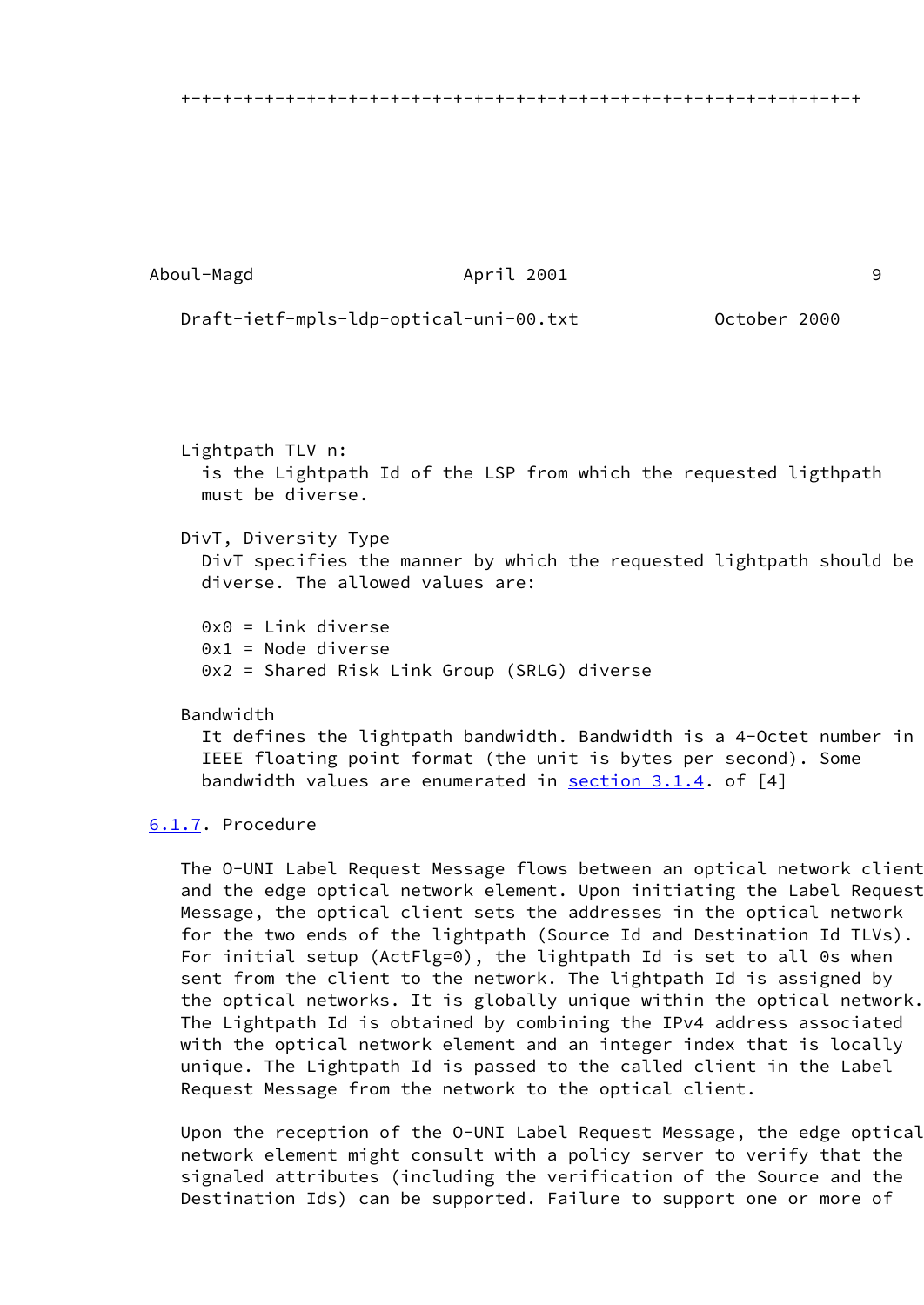the lightpath attributes triggers the generation of the Notification Message with the appropriate error code.

 After passing the edge optical network verification process, the edge optical network constructs the generalized MPLS message for lightpath aetup across the optical network. The generalized Label Request Message extracts information from the O-UNI Label Request Message with regard to the Generalized Label Request TLV, the Suggested Label TLV, and the Label Set TLV, whenever applicable. The methods and procedures described in [4] are then followed for end-to-end path setup.

 Lightpath modification request is achieved by the owner client sending a Label Request Message with ActFlg=1. In this case the lightpath is left unchanged as initially assigned by the network.

<span id="page-12-0"></span>[6.2](#page-12-0). Label Mapping Message

Aboul-Magd **April 2001** 10

Draft-ietf-mpls-ldp-optical-uni-00.txt October 2000

 The Label Mapping Message is as defined in 3.5.7 of [2] with the following modifications:

 - The Label Mapping Message procedures are limited to downstream on demand ordered control mode.

The encoding of the O-UNI Label Mapping Message is as follows:

 $0$  1 2 3 0 1 2 3 4 5 6 7 8 9 0 1 2 3 4 5 6 7 8 9 0 1 2 3 4 5 6 7 8 9 0 1 +-+-+-+-+-+-+-+-+-+-+-+-+-+-+-+-+-+-+-+-+-+-+-+-+-+-+-+-+-+-+-+-+ |0| Label Mapping (0x0400) | Length | +-+-+-+-+-+-+-+-+-+-+-+-+-+-+-+-+-+-+-+-+-+-+-+-+-+-+-+-+-+-+-+-+ Message ID +-+-+-+-+-+-+-+-+-+-+-+-+-+-+-+-+-+-+-+-+-+-+-+-+-+-+-+-+-+-+-+-+ | FEC TLV | +-+-+-+-+-+-+-+-+-+-+-+-+-+-+-+-+-+-+-+-+-+-+-+-+-+-+-+-+-+-+-+-+ | Generalized Label TLV (O-UNI mandatory) | +-+-+-+-+-+-+-+-+-+-+-+-+-+-+-+-+-+-+-+-+-+-+-+-+-+-+-+-+-+-+-+-+ | O-UNI Label Request Message ID TLV | +-+-+-+-+-+-+-+-+-+-+-+-+-+-+-+-+-+-+-+-+-+-+-+-+-+-+-+-+-+-+-+-+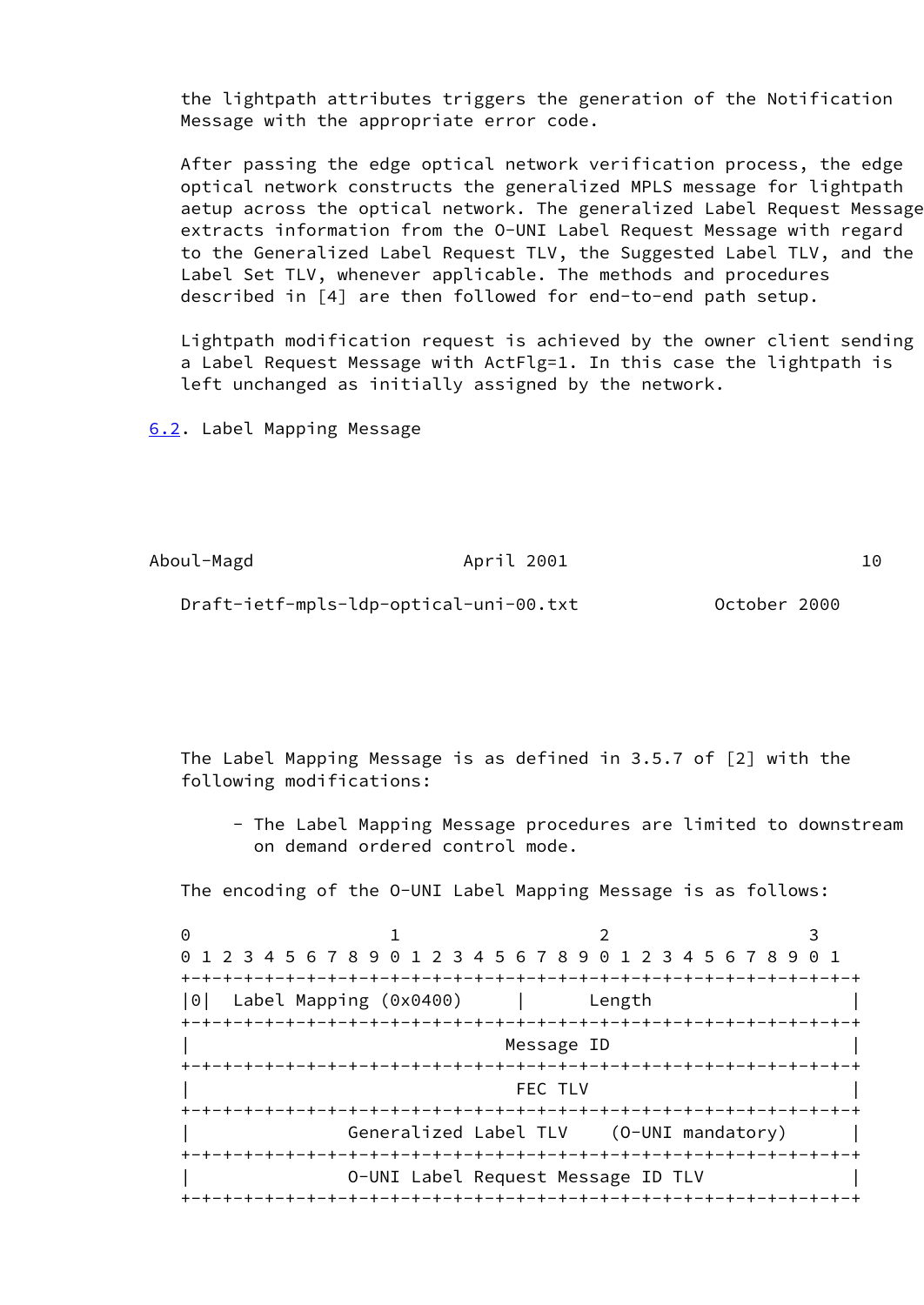Lightpath ID TLV (O-UNI mandatory) +-+-+-+-+-+-+-+-+-+-+-+-+-+-+-+-+-+-+-+-+-+-+-+-+-+-+-+-+-+-+-+-+ Source Id TLV (O-UNI mandatory) +-+-+-+-+-+-+-+-+-+-+-+-+-+-+-+-+-+-+-+-+-+-+-+-+-+-+-+-+-+-+-+-+ Destination Id TLV (O-UNI mandatory) +-+-+-+-+-+-+-+-+-+-+-+-+-+-+-+-+-+-+-+-+-+-+-+-+-+-+-+-+-+-+-+-+ Service TLV (O-UNI optional) +-+-+-+-+-+-+-+-+-+-+-+-+-+-+-+-+-+-+-+-+-+-+-+-+-+-+-+-+-+-+-+-+ Optional Parameters +-+-+-+-+-+-+-+-+-+-+-+-+-+-+-+-+-+-+-+-+-+-+-+-+-+-+-+-+-+-+-+-+

<span id="page-13-0"></span> [6.2.1.](#page-13-0) Generalized Label TLV The Generalized Label TLV format and procedures are as in section 3.2. of [4].

<span id="page-13-1"></span>[6.2.2.](#page-13-1) O-UNI Label Request Message ID TLV

 The O-UNI Label Request Message ID TLV has the same format and procedures as described in [7]

[6.2.3.](#page-8-1) Procedure

 The O-UNI Label Mapping Message flows between an optical network client and the edge optical network element.

 The reception of the O-UNI Label Mapping Message signifies the successful establishment of a lightpath with the desired attributes. It also signifies the successful modification of one or more of the lightpath attributes.

Aboul-Magd **April 2001** 11

Draft-ietf-mpls-ldp-optical-uni-00.txt October 2000

 The network transports the assigned Lightpath Id to the calling client in the Label Mapping Message. This Lightpath Id value is used by the client and the network for the exchange of lightpath status information.

 The O-UNI Label Mapping Message also includes a Generalized Label TLV. Its purpose is to indicate to the client label value, e.g. which wavelength, to be used.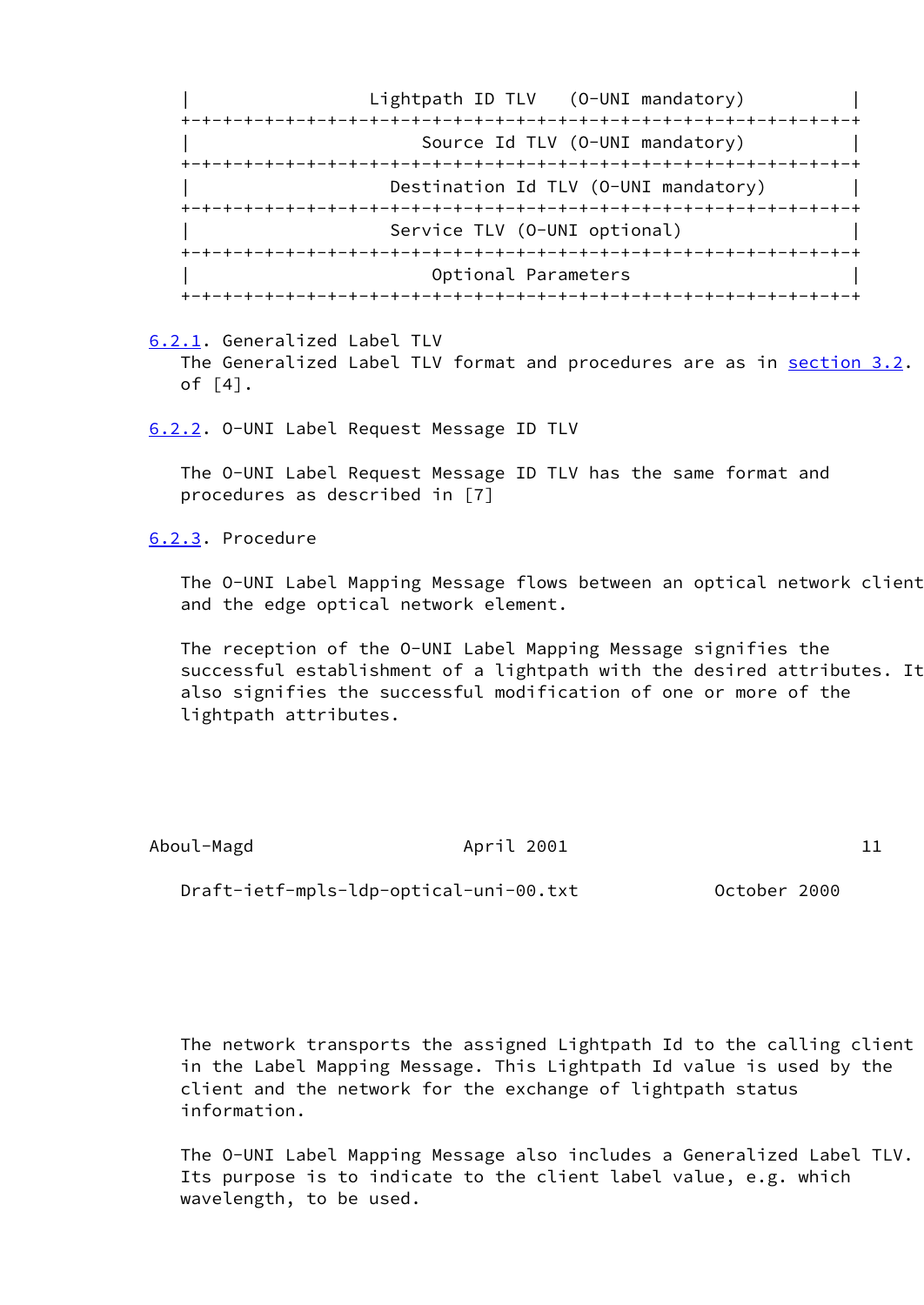The O-UNI Label Mapping Message optionally includes a Service TLV that summarizes the level of service extended from the optical network to its client. The Service TLV must be included for the cases where reserved lightpath attributes, e.g. its bandwidth, are different from those requested by the customer.

## <span id="page-14-0"></span>[6.3](#page-14-0). The Label Release Message

The format of the O-UNI Label Release Message is as follows:

 $0$  1 2 3 0 1 2 3 4 5 6 7 8 9 0 1 2 3 4 5 6 7 8 9 0 1 2 3 4 5 6 7 8 9 0 1 +-+-+-+-+-+-+-+-+-+-+-+-+-+-+-+-+-+-+-+-+-+-+-+-+-+-+-+-+-+-+-+-+ |0| Label Release (0x0403) | Length | +-+-+-+-+-+-+-+-+-+-+-+-+-+-+-+-+-+-+-+-+-+-+-+-+-+-+-+-+-+-+-+-+ Message ID +-+-+-+-+-+-+-+-+-+-+-+-+-+-+-+-+-+-+-+-+-+-+-+-+-+-+-+-+-+-+-+-+ | FEC TLV | +-+-+-+-+-+-+-+-+-+-+-+-+-+-+-+-+-+-+-+-+-+-+-+-+-+-+-+-+-+-+-+-+ | Generalized Label TLV (O-UNI Optional) | +-+-+-+-+-+-+-+-+-+-+-+-+-+-+-+-+-+-+-+-+-+-+-+-+-+-+-+-+-+-+-+-+ Lightpath ID TLV (O-UNI mandatory) +-+-+-+-+-+-+-+-+-+-+-+-+-+-+-+-+-+-+-+-+-+-+-+-+-+-+-+-+-+-+-+-+ Optional Parameters +-+-+-+-+-+-+-+-+-+-+-+-+-+-+-+-+-+-+-+-+-+-+-+-+-+-+-+-+-+-+-+-+

## <span id="page-14-1"></span>[6.3.1.](#page-14-1) Procedure

 The procedure for the O-UNI Label Release Message is as described in section 3.5.11. of [2]. The 0-UNI Label Release Message is sent by either the client or the network to indicate the desire to delete an already established lightpath. The O-UNI Label Release Message carries a mandatory lightpath Id to indicate which lightpath should be terminated.

#### <span id="page-14-2"></span>[6.4](#page-14-2). The Label Withdraw Message

The format for the O-UNI Label Withdraw Message is as follows:

|  | 0 1 2 3 4 5 6 7 8 9 0 1 2 3 4 5 6 7 8 9 0 1 2 3 4 5 6 7 8 9 0 1 |  |  |  |  |  |  |  |  |  |  |  |  |  |  |  |
|--|-----------------------------------------------------------------|--|--|--|--|--|--|--|--|--|--|--|--|--|--|--|

Aboul-Magd April 2001 12

Draft-ietf-mpls-ldp-optical-uni-00.txt October 2000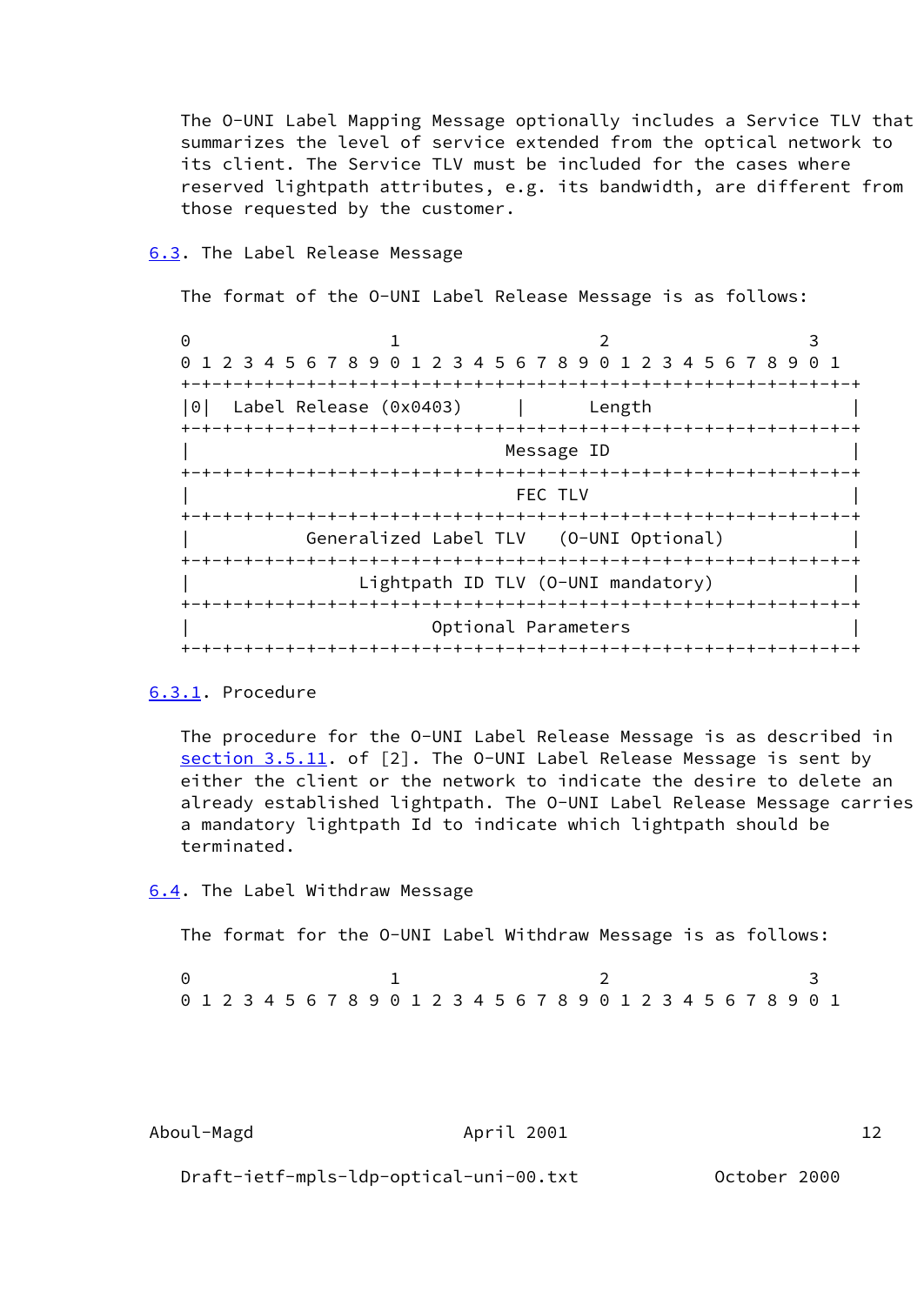

## <span id="page-15-0"></span>[6.4.1.](#page-15-0) Procedure

 The procedure for the Label Withdraw Message follows that defined in section 3.5.10 of [2]. The Label Withdraw Message is sent by the network or the client in response to a Label Release Request.

 The Label withdraw Message for O-UNI carries a mandatory lightpath Id. The reception of the Label Withdraw Message acts as an indication to the client or the network that the lightpath defined by its Lightpath Id has been terminated.

#### <span id="page-15-1"></span>[6.5](#page-15-1). The Notification Message

The Notification Message is as defined in section 3.5.1. of [2] with the following modifications:

 - The O-UNI Notification Message is sent autonomously from the network side of the O-UNI to the client to indicate the status of the lightpath request.

- The O-UNI Notification Message includes a mandatory Lightpath Id TLV

 $0$  1 2 3 0 1 2 3 4 5 6 7 8 9 0 1 2 3 4 5 6 7 8 9 0 1 2 3 4 5 6 7 8 9 0 1 +-+-+-+-+-+-+-+-+-+-+-+-+-+-+-+-+-+-+-+-+-+-+-+-+-+-+-+-+-+-+-+-+ |0| Notification (0x0001) | Length | +-+-+-+-+-+-+-+-+-+-+-+-+-+-+-+-+-+-+-+-+-+-+-+-+-+-+-+-+-+-+-+-+ Message ID +-+-+-+-+-+-+-+-+-+-+-+-+-+-+-+-+-+-+-+-+-+-+-+-+-+-+-+-+-+-+-+-+ Lightpath Id TLV 0-UNI (mandatory) +-+-+-+-+-+-+-+-+-+-+-+-+-+-+-+-+-+-+-+-+-+-+-+-+-+-+-+-+-+-+-+-+ | O-UNI Label Request Message ID TLV | +-+-+-+-+-+-+-+-+-+-+-+-+-+-+-+-+-+-+-+-+-+-+-+-+-+-+-+-+-+-+-+-+ Status TLV +-+-+-+-+-+-+-+-+-+-+-+-+-+-+-+-+-+-+-+-+-+-+-+-+-+-+-+-+-+-+-+-+ | Optional Parameters |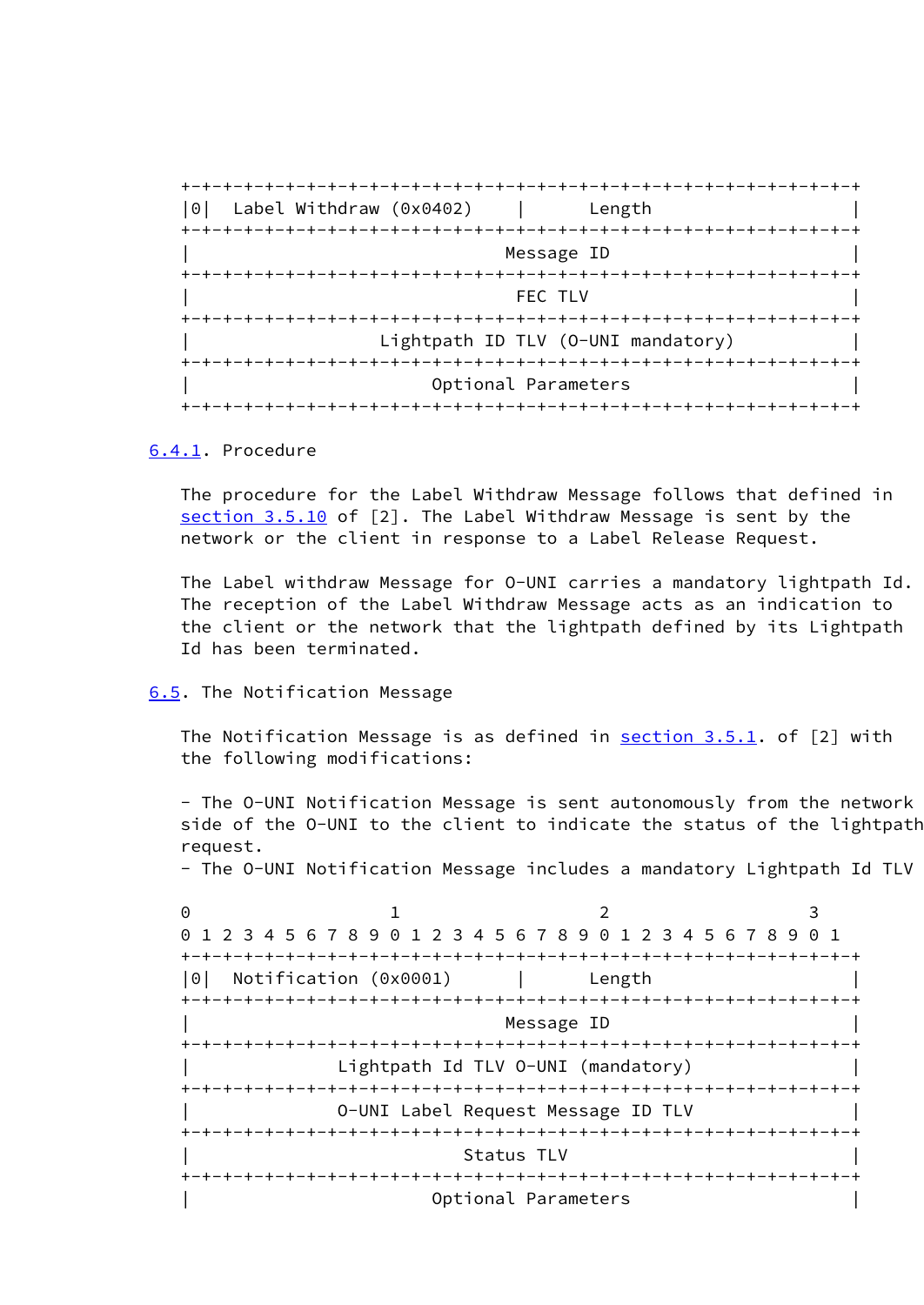+-+-+-+-+-+-+-+-+-+-+-+-+-+-+-+-+-+-+-+-+-+-+-+-+-+-+-+-+-+-+-+-+

The Status TLV is as defined in  $section\ 3.4.6$ . of  $[2]$ .

Aboul-Magd **April 2001** 13

Draft-ietf-mpls-ldp-optical-uni-00.txt October 2000

#### <span id="page-16-1"></span>[6.5.1.](#page-16-1) Procedure

 The O-UNI Notification Message is used by the optical network to signal to its clients failure condition during or after the connection establishment phase. New Status codes relevant to lightpath operation are:

 0x00001000 = not able to connect to destination user group 0x00001001 = invalid destination address 0x00001002 = invalid port Id 0x00001003 = invalid channel Id 0x00001004 = invalid sub-channel Id 0x00001005 = bandwidth unavailable 0x00001006 = protection mode unavailable 0x00001007 = routing directive unavailable 0x00001008 = failure to create lightpath 0x00001009 = failure to modify lightpath 0x0000100A = Failure to delete lightpath 0x0000100B = Encoding unavailable

 If it has been already set, the Notification Messages includes the Lightpath Id TLV. If not set, e.g. for initial set up, the Lightpath Id TLV is set to 0. If the Lightpath Id is not set, the Notification Message MUST includes a O-UNI Label Request Message ID TLV as defined in [section 6.2.2](#page-13-1).

## <span id="page-16-0"></span>[6.6](#page-16-0). The Status Enquiry Message

 The Status Enquiry Message is a new LDP message. The encoding for the Status Enquiry Message is:

 $0$  1 2 3 0 1 2 3 4 5 6 7 8 9 0 1 2 3 4 5 6 7 8 9 0 1 2 3 4 5 6 7 8 9 0 1 +-+-+-+-+-+-+-+-+-+-+-+-+-+-+-+-+-+-+-+-+-+-+-+-+-+-+-+-+-+-+-+-+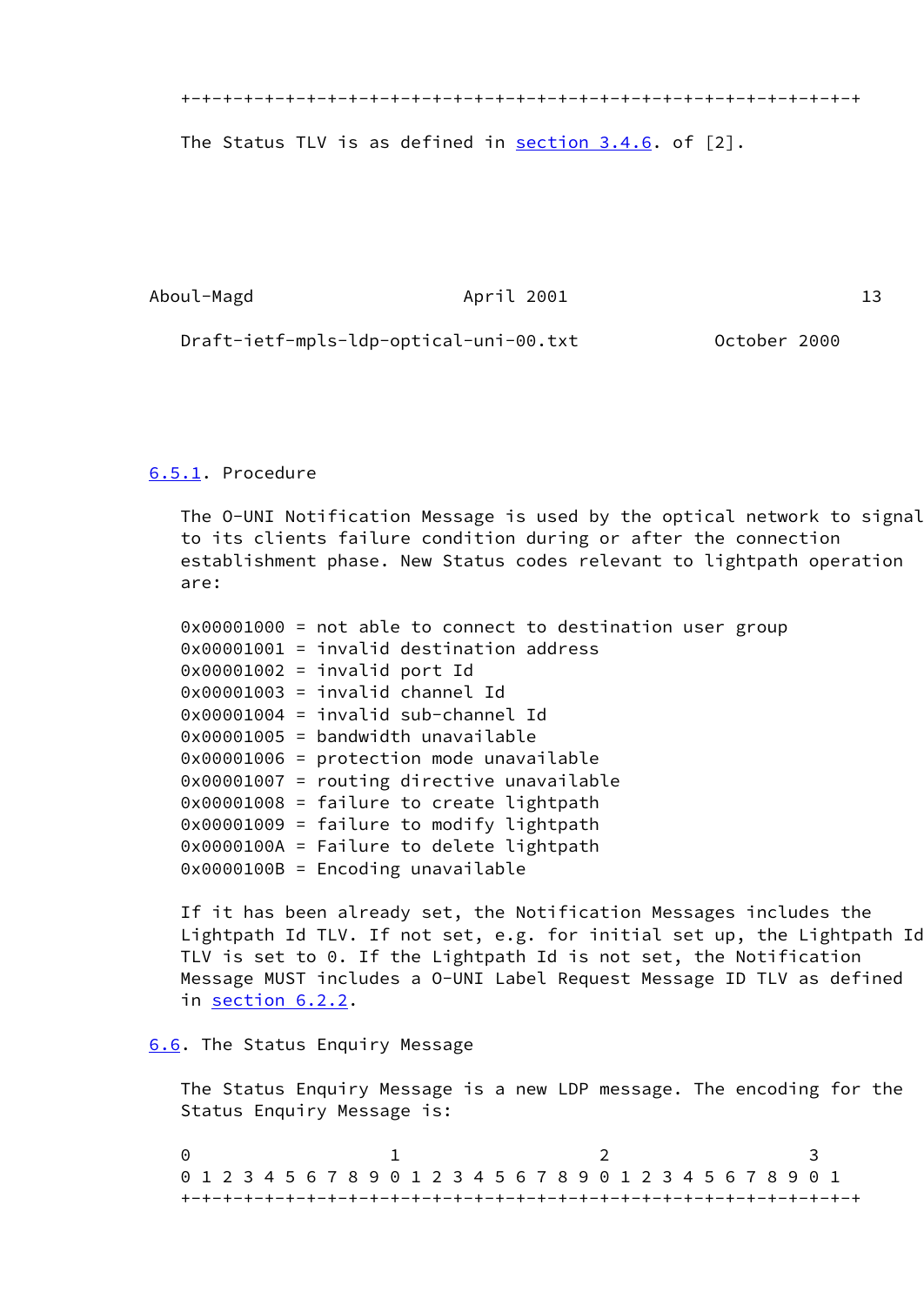

<span id="page-17-1"></span>[6.6.1](#page-17-1) Procedure

 The Status Enquiry Message is sent by the client or the network at any time to solicit a Status Response Message from its peer. The lightpath under consideration is identified by the Lightpath Id TLV.

<span id="page-17-0"></span>[6.7](#page-17-0). The Status Response Message

Aboul-Magd **April 2001** 14 Draft-ietf-mpls-ldp-optical-uni-00.txt October 2000

 The Status Response Message is a new LDP message. The encoding for the Status Response Message is:

| 0                                            |                                                               |                    |                     |  | $\mathcal{P}$ |                      |        |  |  |  |  |  |  |  |
|----------------------------------------------|---------------------------------------------------------------|--------------------|---------------------|--|---------------|----------------------|--------|--|--|--|--|--|--|--|
| $\Theta$                                     | 1 2 3 4 5 6 7 8 9 0 1 2 3 4 5 6 7 8 9 0 1 2 3 4 5 6 7 8 9 0 1 |                    |                     |  |               |                      |        |  |  |  |  |  |  |  |
| U F                                          | 0x0003                                                        |                    |                     |  |               |                      | Length |  |  |  |  |  |  |  |
| Message ID                                   |                                                               |                    |                     |  |               |                      |        |  |  |  |  |  |  |  |
| -+-+-+-+-+-+<br>Lightpath ID TLV             |                                                               |                    |                     |  |               |                      |        |  |  |  |  |  |  |  |
| -+-+-+-+-+-+-+-+-+-+-+-+-+-<br>Source Id TLV |                                                               |                    |                     |  |               |                      |        |  |  |  |  |  |  |  |
|                                              | -+-+-+-+-+-+-+-+-+-+-+-+-+-+-+-+                              | Destination ID TLV |                     |  |               | -+-+-+-+-+-+-+-+-+-+ |        |  |  |  |  |  |  |  |
|                                              |                                                               |                    | Service TLV         |  |               |                      |        |  |  |  |  |  |  |  |
|                                              |                                                               | Status TLV         |                     |  |               |                      |        |  |  |  |  |  |  |  |
|                                              |                                                               |                    | Optional Parameters |  |               |                      |        |  |  |  |  |  |  |  |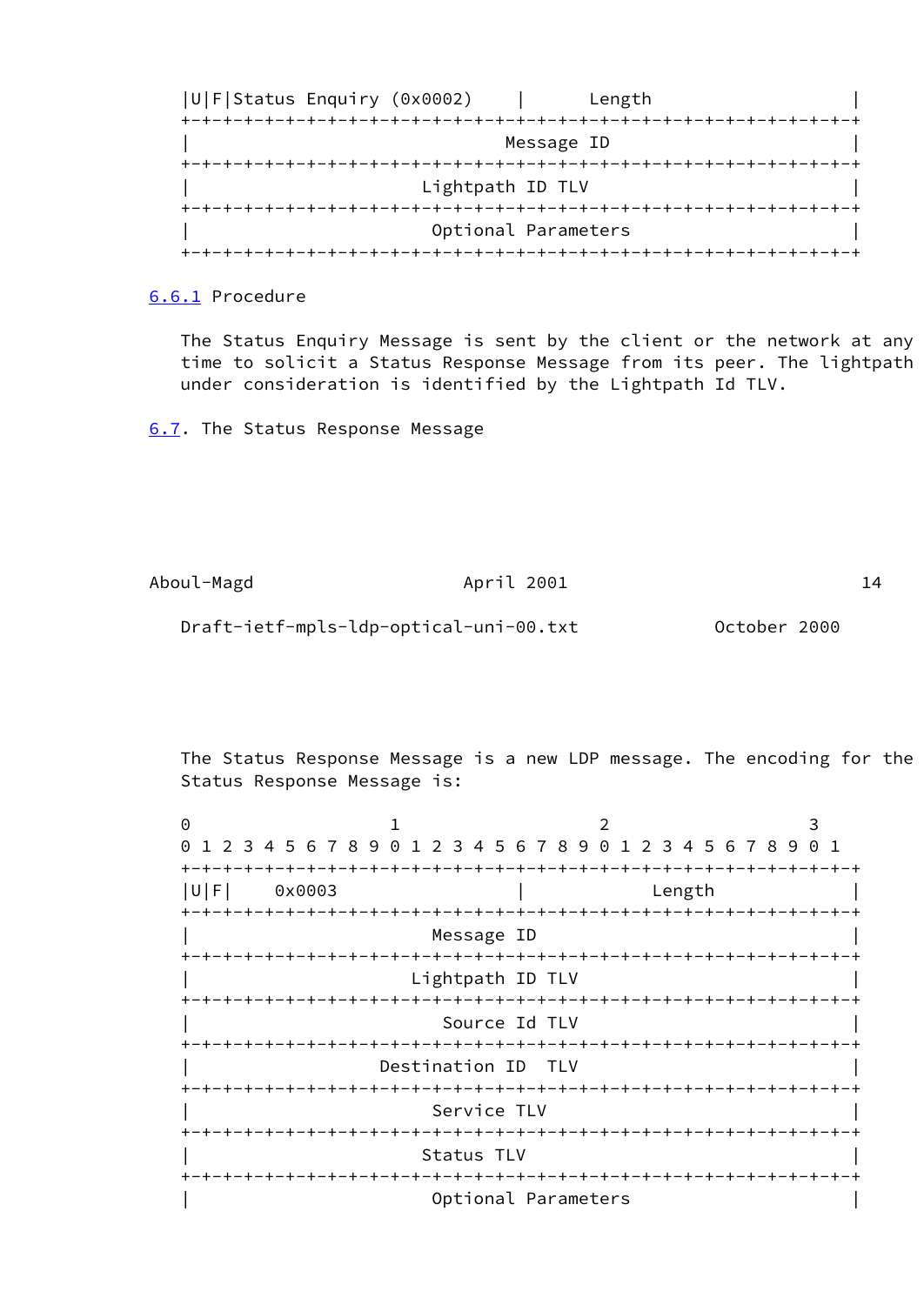+-+-+-+-+-+-+-+-+-+-+-+-+-+-+-+-+-+-+-+-+-+-+-+-+-+-+-+-+-+-+-+-+

## <span id="page-18-0"></span>[6.7.1](#page-18-0) Procedure

 The Status Response Message is sent by either the client or the network in response to Status Enquiry Message. The Status TLV carries information that describes the current status of a connection (ligtpath) as defined by the Lightpath Id TLV. The status of the connection is encoded using the LDP Status TLV.

 The Status Response Message could optionally include lightpath attributes as defined by Source Id, Destination Id, and the level of service.

## <span id="page-18-1"></span>[6.7.1.1](#page-18-1). Lightpath States

Connection States at the client side of the interface are:

- Null: no call exists

 - Call Initiated: this state exist for an outgoing call when the client sends the Label Request Message, but hasÆt yet received the Label Mapping Message from the network

 - Call Present: this state exist for an incoming call when the client receives the Label Request Message from the network, but hasnÆt yet responded to it

 - Active: This state exists for an incoming call when the client sends the Label Mapping Message to the network. The state also exist for an outgoing call when the initiating client receives the Label Mapping Message from the network.

# Aboul-Magd **April 2001** 15

Draft-ietf-mpls-ldp-optical-uni-00.txt October 2000

 - Release Request: this state exists when the client has requested the network to clear the end-to-end lightpath, i.e. the client sending the Label Release Message.

 - Release Indication: this state exists when the client has received an disconnect indication because the network has already disconnected the lightpath, i.e. when the client receives the Label Release Message.

Similar connection states exist at the network side of the interface.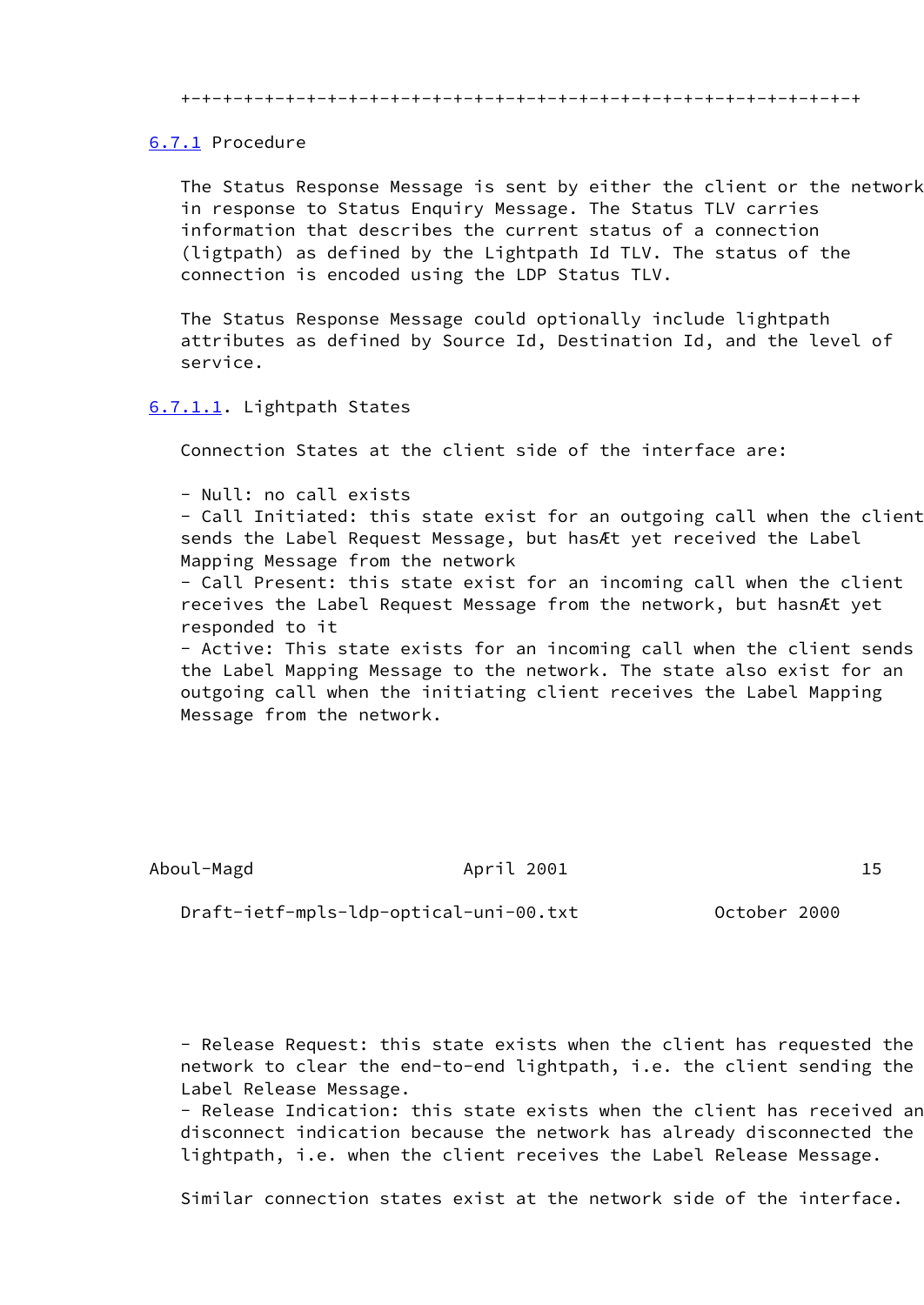<span id="page-19-1"></span><span id="page-19-0"></span> The Status codes for the lightpath states are: 0x0000100C = Null 0x0000100D = Call Initiated 0x0000100E = Call Present 0x0000100F = Active  $0x00001010 =$ Release Request 0x00001011 = Release Indication [7.](#page-19-0) Security Considerations This security mechanisms defined in [2] shall be used. [8.](#page-19-1) Author's Addresses Osama S. Aboul-Magd Raj Jain Nortel Networks **Nayna Networks**, Inc. P.O. Box 3511, Station ôCö 157 Topaz St. Ottawa, Ontario, Canada Milpitas, CA 95035 Canada Phone: 408-956-8000x309 Phone: 613-763-5827 Fax: 408-956-8730 Email: Osama@nortelnetworks.com Email: Jain@nayna.com LiangYu Jia **Bala Rajagopalan** ONI Systems Corp. Tellium, Inc. 166 Baypoints Parkway 2 Crescent Place San Jose, CA 95134 **Department Controller San Port, NJ 07757**  Phone: 408-965-2743 Phone: 732-923-4237 Fax: 408-965-2660 Fax: 732-923-9804 Email: ljia@oni.com Email:braja@tellium.com Robert Ronnison **Yangguang Xu**  Laurel Networks Lucent Technologies 2607 Nicholson Rd 1600 Osgood St. Sewickley, PA 15143 N. Anderson, MA 01845 Phone: 724-933-7330 Phone:978-960-6105 Email:robren@laurelnetworks.com Email:xuyg@lucent.com Zhensheng Zhang

Draft-ietf-mpls-ldp-optical-uni-00.txt October 2000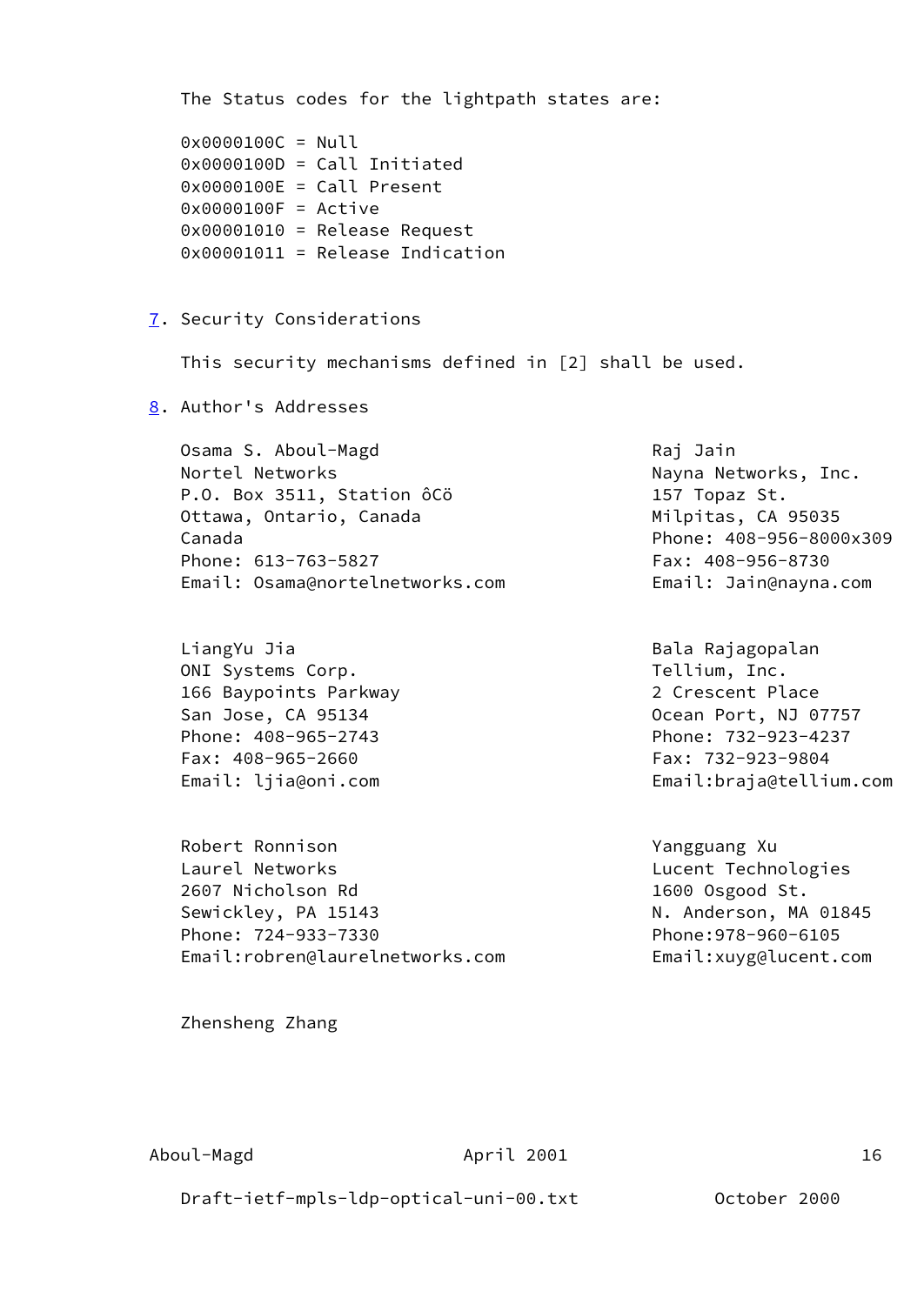Sorrento Networks 9990 Mesa Rim Road San Diego, CA 92121 Phone: 858-646-7195 Email: zzhang@sorrentonet.com

Full Copyright Statement

 "Copyright (C) The Internet Society (date). All Rights Reserved. This document and translations of it may be copied and furnished to others, and derivative works that comment on or otherwise explain it or assist in its implementation may be prepared, copied, published and distributed, in whole or in part, without restriction of any kind, provided that the above copyright notice and this paragraph are included on all such copies and derivative works. However, this document itself may not be modified in any way, such as by removing the copyright notice or references to the Internet Society or other Internet organizations, except as needed for the purpose of developing Internet standards in which case the procedures for copyrights defined in the Internet Standards process must be followed, or as required to translate it into

## <span id="page-20-0"></span>[9.](#page-20-0) References

- 1 Aboul-Magd, O. et. al., "Signaling Requirements at the IP-Optical Interface (UNI)" [draft-ip-optical-uni-signaling-00.txt](https://datatracker.ietf.org/doc/pdf/draft-ip-optical-uni-signaling-00.txt), work in progress, July 2000.
- 2 Andersson, L., et. al., "LDP Specificationsö, [draft-ietf-mpls-ldp-](https://datatracker.ietf.org/doc/pdf/draft-ietf-mpls-ldp-08.txt) [08.txt](https://datatracker.ietf.org/doc/pdf/draft-ietf-mpls-ldp-08.txt), work in progress, June 2000
- 3 Bradner, S., "Key words for use in RFCs to Indicate Requirement Levels", [BCP 14](https://datatracker.ietf.org/doc/pdf/bcp14), [RFC 2119](https://datatracker.ietf.org/doc/pdf/rfc2119), March 1997
- 4 Ashwood-Smith, P. et. Al., "Generalized MPLS Signaling Functional Descriptionö [draft-ietf-mpls-generalized-signaling-00.txt](https://datatracker.ietf.org/doc/pdf/draft-ietf-mpls-generalized-signaling-00.txt), Work in Progress, October 2000.
- 5 Ash, J., et, al., "LSP Modification Using CR-LDP", [draft-ietf-mpls](https://datatracker.ietf.org/doc/pdf/draft-ietf-mpls-crlsp-modify-01.txt) [crlsp-modify-01.txt](https://datatracker.ietf.org/doc/pdf/draft-ietf-mpls-crlsp-modify-01.txt), work in progress, Feb. 2000.
- 6 Fox, B. and Gleeson, B., ôVPN Identifiersö, IETF [RFC-2685](https://datatracker.ietf.org/doc/pdf/rfc2685), Sept.